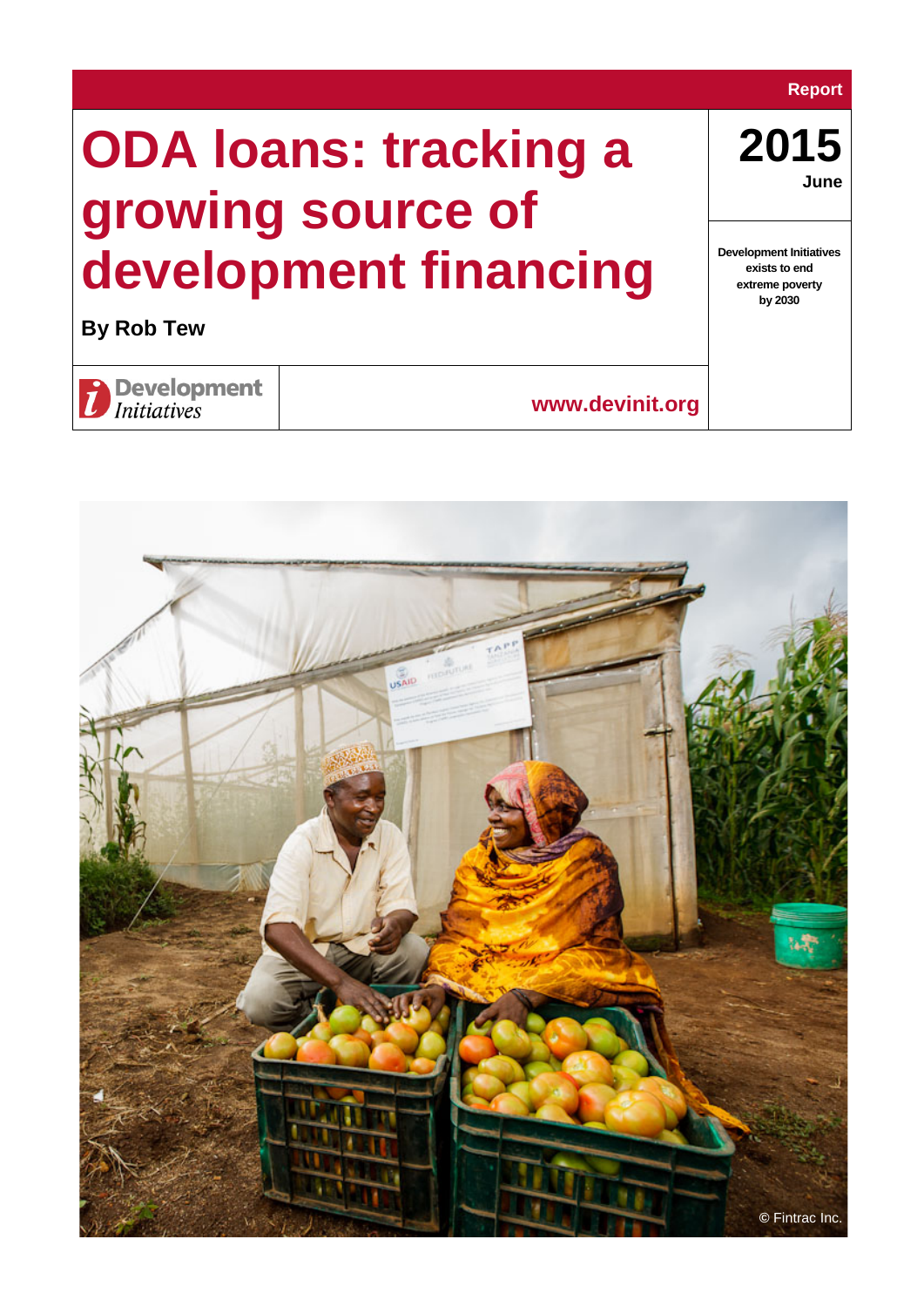# **Contents**

| or will the new rules free up more grant financing for the poorest countries?  17<br>The changes may make trends in loan-giving over time difficult to analyse 17<br>Interest repayments are still not included in any measure of ODA 18 |
|------------------------------------------------------------------------------------------------------------------------------------------------------------------------------------------------------------------------------------------|
|                                                                                                                                                                                                                                          |
|                                                                                                                                                                                                                                          |
|                                                                                                                                                                                                                                          |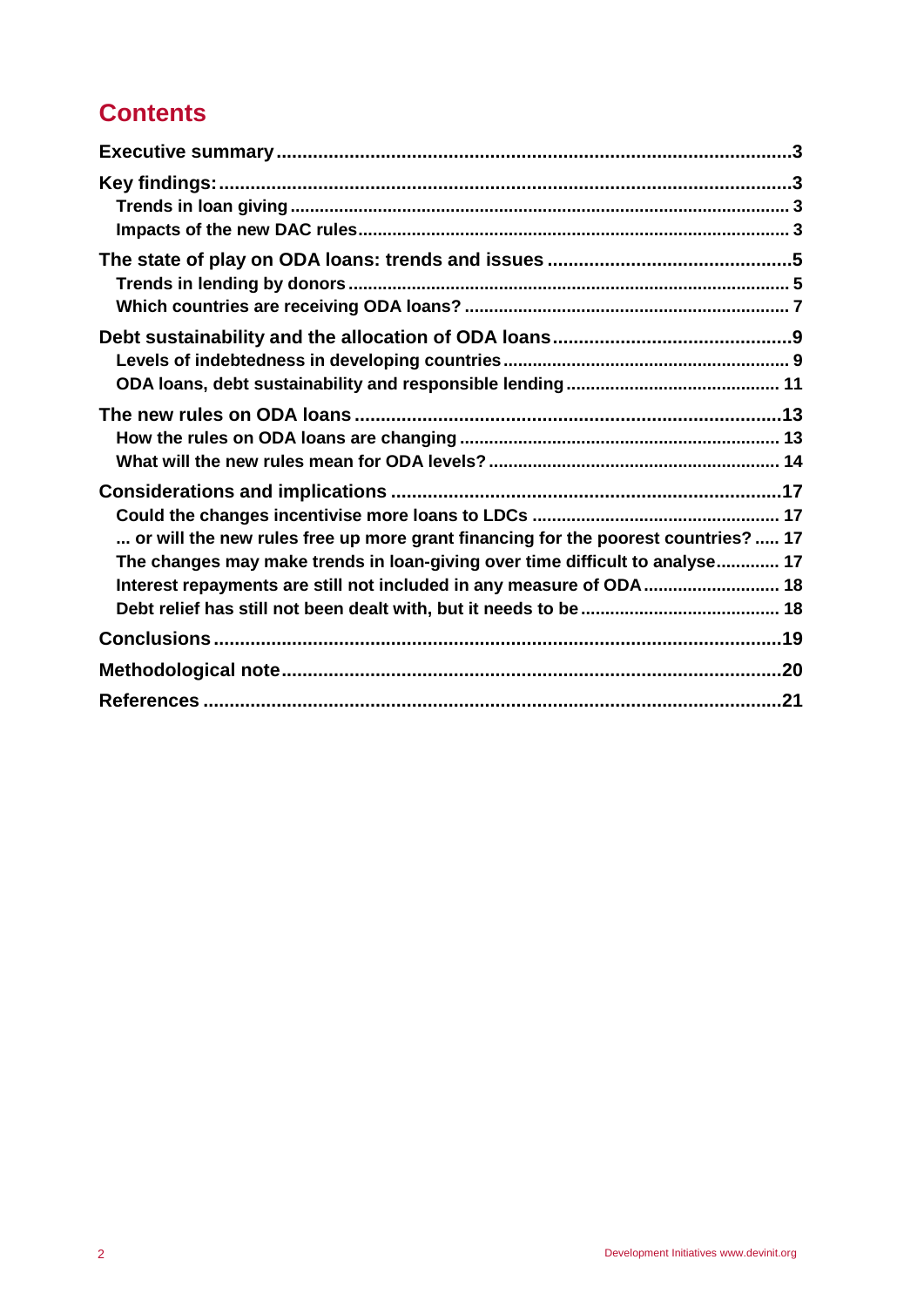# <span id="page-2-0"></span>**Executive summary**

Over recent years, an increasing proportion of official development assistance (ODA) has been given in the form of loans rather than grants. To improve the accounting methods used for deciding what should be counted as concessional loans, the Organisation for Economic Cooperation and Development (OECD) Development Assistance Committee (DAC) has agreed to overhaul the method for calculating how much of donors' lending should be counted as ODA. The DAC adopted a new set of rules for counting ODA loans in December 2014, marking the biggest change in the way ODA is measured since the concept was introduced in the 1960s.

This report examines the increase in the amount of ODA provided in the form of loans between 2005 and 20[1](#page-2-4)3.<sup>1</sup> It highlights the main providers and recipients of loans and shows how the balance has changed between loans and grants for these countries. It looks at the most recent data on ODA loans alongside measures of debt sustainability to address whether ODA loans are being given to countries that can afford to repay them. It examines the new rules on accounting for ODA loans, explaining the changes and assessing what the impact on ODA levels might be. Finally, it sets out important implications and considerations for policy-makers and stakeholders.

# <span id="page-2-1"></span>**Key findings**

# <span id="page-2-2"></span>**Trends in loan giving**

- In aggregate, ODA loans have risen faster than grants and now account for over a quarter of total ODA disbursements to developing countries. Gross ODA lending from DAC donors increased by 73%, whereas ODA grants from DAC donors (excluding debt relief) grew at a much slower pace, rising by just 25%.
- Growth in ODA loans has been driven by a small group of donors. For some of these, the growth in ODA loan giving has far outstripped increases in ODA grant giving. For example, France more than trebled its lending, while French grants fell in real terms.
- The increase in ODA loans seems to be more pronounced in countries receiving higher overall levels of ODA. Some ODA recipients have seen loans increase at a much greater pace than grants, including a number of low-income countries. Four countries – Egypt, Kenya, Myanmar and Turkey – saw an increase in ODA loans of over 500%.
- The most recent data shows that donors typically give ODA in the form of loans to developing countries who are not overburdened with debt. However, overall levels of indebtedness and the cost of servicing that debt looks likely to increase for many developing countries over the next few years.

# <span id="page-2-3"></span>**Impacts of the new DAC rules**

- Under the new rules, only the grant element of a loan will be reported as ODA rather than the full face value. Also, loan repayments will no longer be subtracted from the headline ODA figure. These new rules certainly give a fairer measure of ODA in the sense that highly concessional loans will count for more ODA than loans at lower levels of concessionality. For loans disbursed under the new rules, it is sensible to discontinue the practice of subtracting loan repayments from the headline ODA figure as only the grant element of the original loan will have been reported in the first place.
- Loans disbursed under the old rules will also no longer have their repayments subtracted from the headline ODA figure. This has a distorting effect, meaning that, for some countries, the reported levels of ODA will appear significantly higher than under the old rules. For example, Japan's reported 2013 ODA appears over 50% higher when the new rules are applied.

<span id="page-2-4"></span> $1$  ODA loans have shown a marked increase since around the year 2005 so this report focuses on the period 2005-2013.As all references in this report to loan giving relate to the period 2005–2013; the period is not, therefore, repeated at every instance.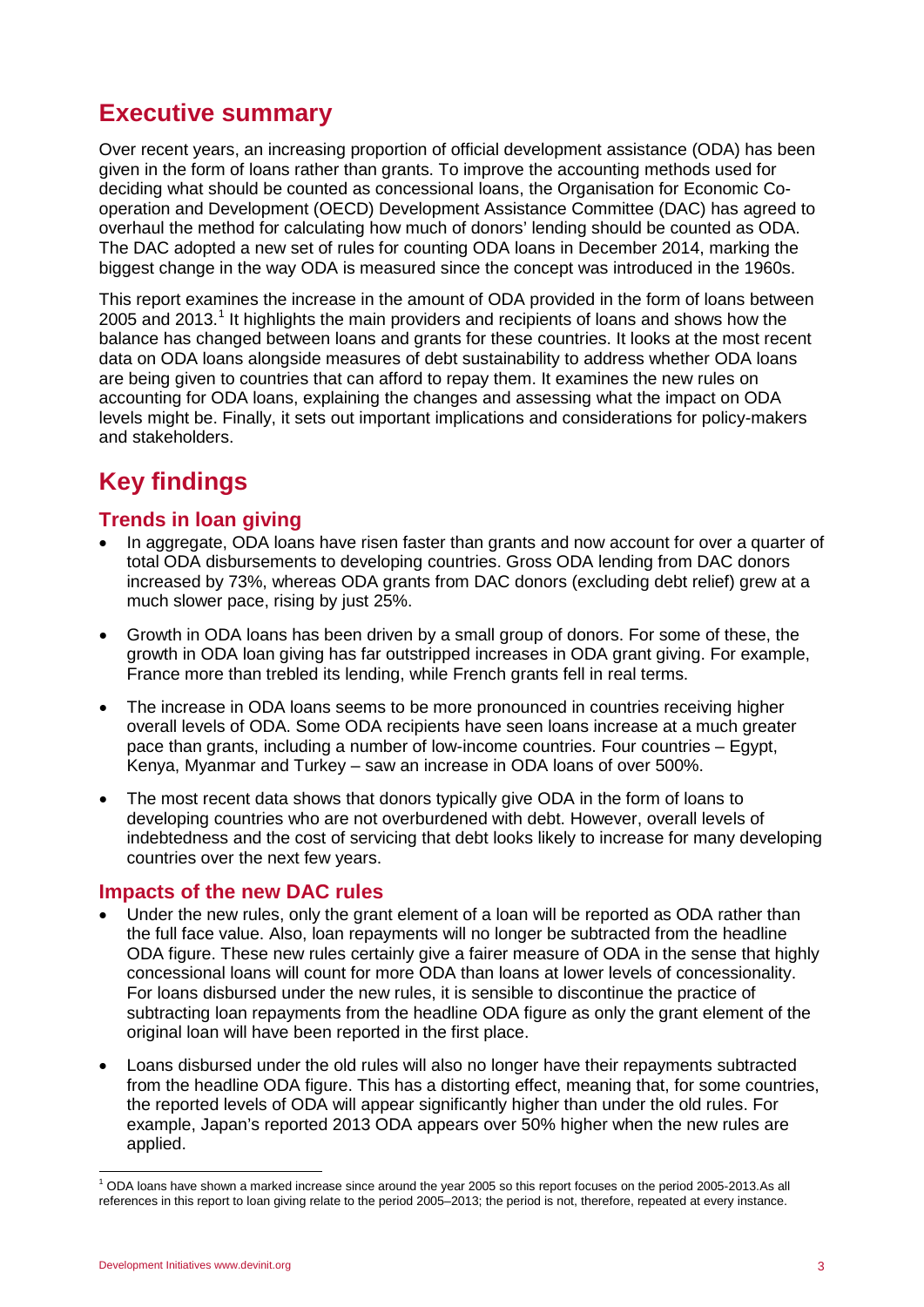- Another effect of no longer subtracting loan repayments from headline ODA is that, in the long run, development assistance given in the form of loans will generate a higher level of reported ODA than was the case under the old rules. This may incentivise donors to give more aid in the form of loans to maximise their reported levels of ODA.
- The new rules allow donors to report a higher level of ODA for a loan to a low income country than for the same loan to a middle income country; this could create an incentive for donors to give more loans to the poorest countries.
- Some important elements of the new rules, especially in the area of debt relief, have yet to be agreed.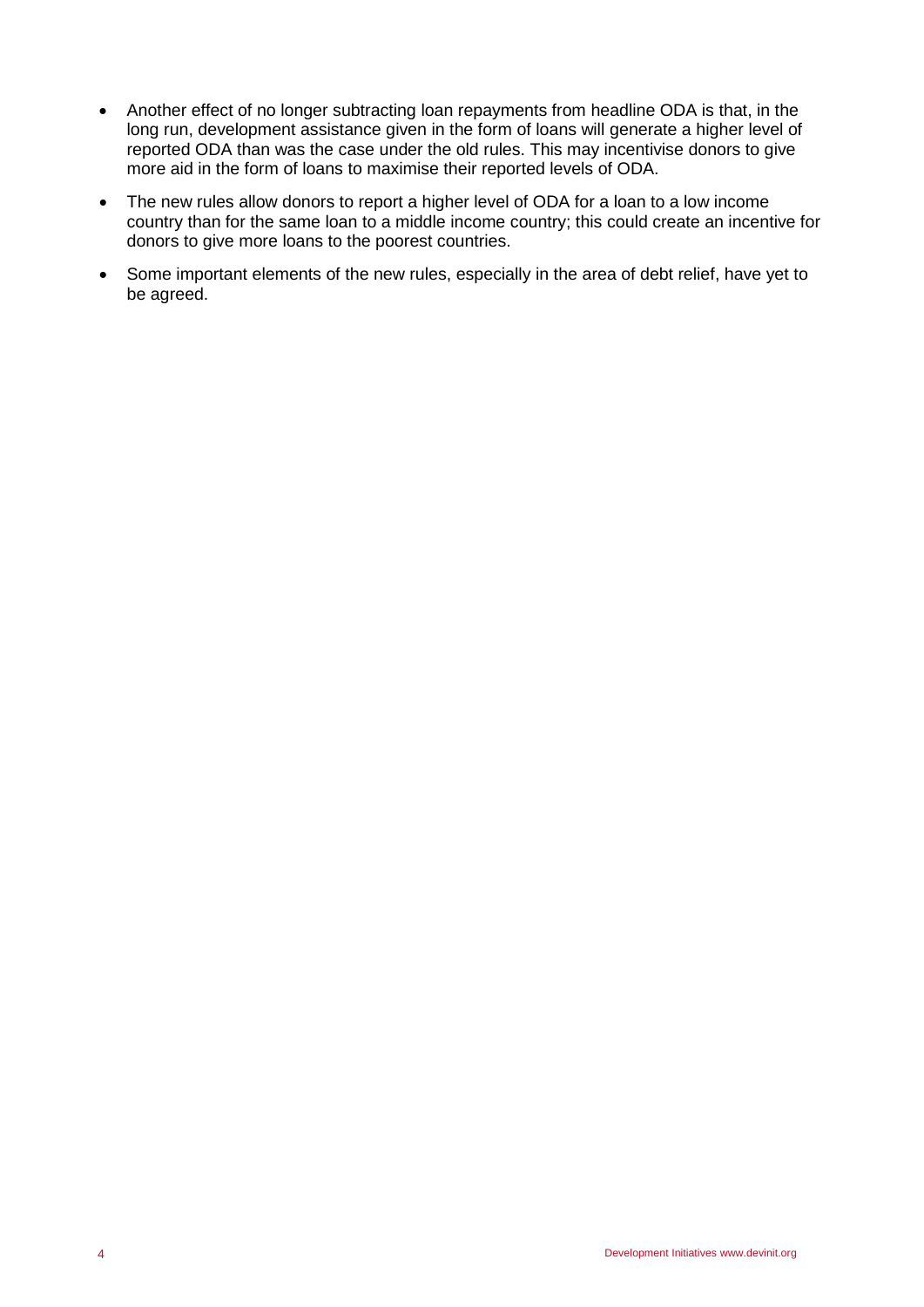# <span id="page-4-0"></span>**The state of play on ODA loans: trends and issues**

## <span id="page-4-1"></span>**Trends in lending by donors**

Official development assistance (ODA) can be provided by donors as either grants or concessional loans. In recent years, there has been a growing trend for more ODA to be disbursed in the form of loans. The Organisation for Economic Co-operation and Development (OECD) Development Assistance Committee (DAC) recently stated that

… concessional loans provided to developing countries by bilateral and multilateral donors are an important and enduring feature of the development finance landscape.<sup>[2](#page-4-2)</sup>

Between 2005 and 2013, gross ODA lending from DAC donors increased by 73%, whereas ODA grants from DAC donors (excluding debt relief) grew at a much slower pace, rising by just 25%.

The trend line in Figure 1 shows the dollar value of loans disbursed by DAC donors in each year since 2005 with the bars representing the share of total ODA given in the form of loans in each year. This shows that loans have not only increased in total value, but have also made up an increasing proportion of ODA over the period. By 2013, loans accounted for 17% of all gross bilateral ODA from DAC donors, with total new loan disbursements in that year standing at almost US\$18 billion.





Source: OECD DAC

<span id="page-4-2"></span> $2$ OECD DAC. 2014: 'Modernising Official Development Assistance (ODA) Concessional loans before and after the HLM'. [www.oecd.org/dac/stats/documentupload/ODA%20Before%20and%20After.pdf](http://www.oecd.org/dac/stats/documentupload/ODA%20Before%20and%20After.pdf)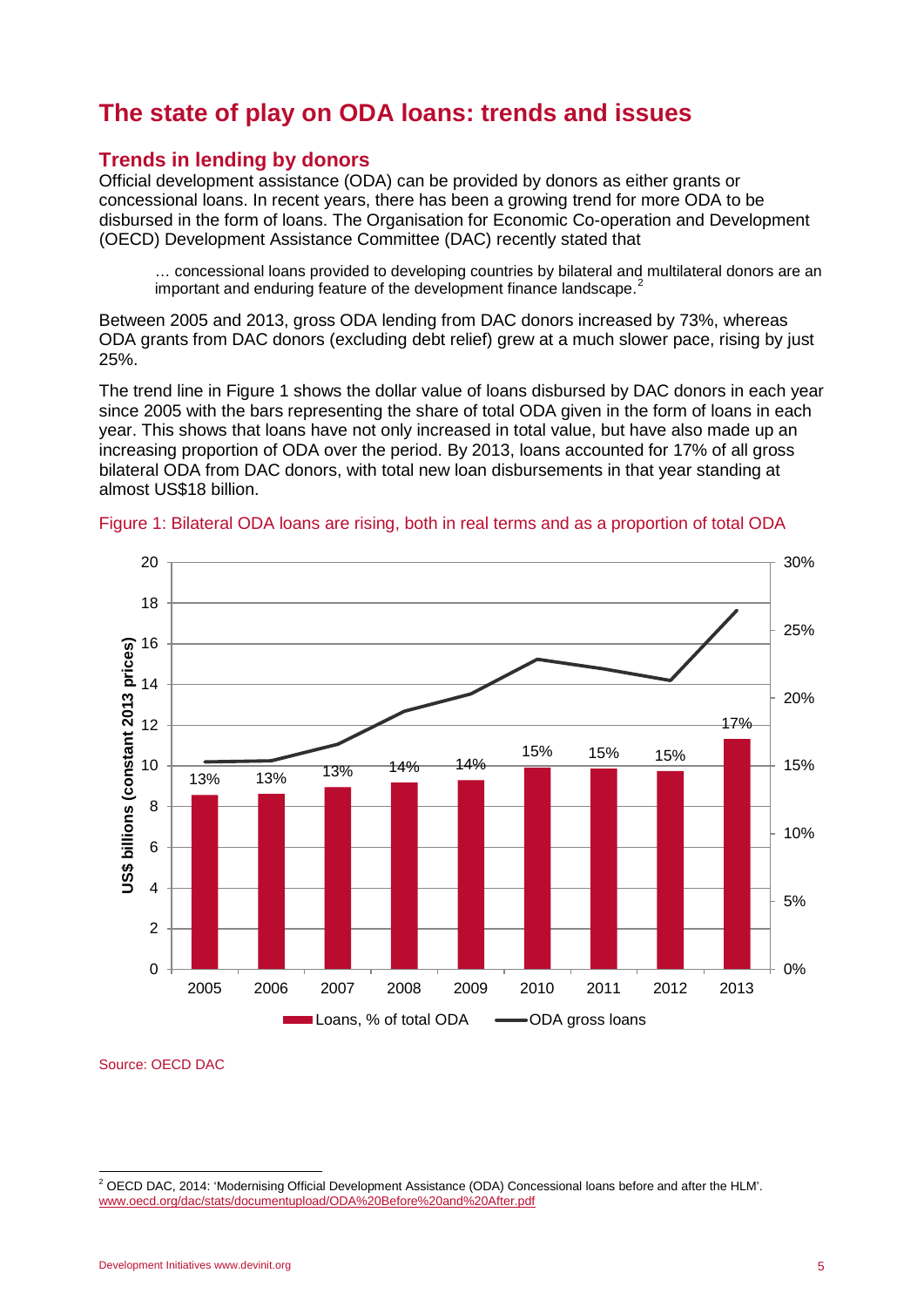The amount of ODA loans disbursed to developing countries increases significantly when multilateral and non-DAC donors are included. Many multilateral organisations (such as the International Development Association  $(IDA)^3$  $(IDA)^3$  and the regional development banks) which receive ODA funding from donors pass these funds on to developing countries in the form of loans. In addition, there are donors that are not members of the DAC which give significant amounts of ODA in the form of loans. As Figure 2 shows, when lending from these sources is included, the total of ODA loans disbursed to developing countries in 2013 increases to US\$44 billion, or 26% of total gross ODA (excluding debt relief).





#### Source: OECD DAC

#### **Who provides ODA loans?**

The great majority of ODA loans come from a small group of donors. Data for 2013 shows that:

- Japan, France and Germany accounted for almost 90% of ODA loans from bilateral DAC donors
- IDA and the European Union (EU) together accounted for 66% of ODA loans from multilateral donors
- The United Arab Emirates (UAE) alone accounted for 63% of ODA loans from non-DAC donors.

Among this group of donors, France, Germany, the EU and the UAE all recorded very large increases in the quantity and proportion of ODA disbursed in the form of loans, compared with the increase in the amount of ODA given in the form of grants by these donors.

<span id="page-5-0"></span><sup>&</sup>lt;sup>3</sup> The IDA is a part of the World Bank Group established to provide concessional financing to the poorest developing countries.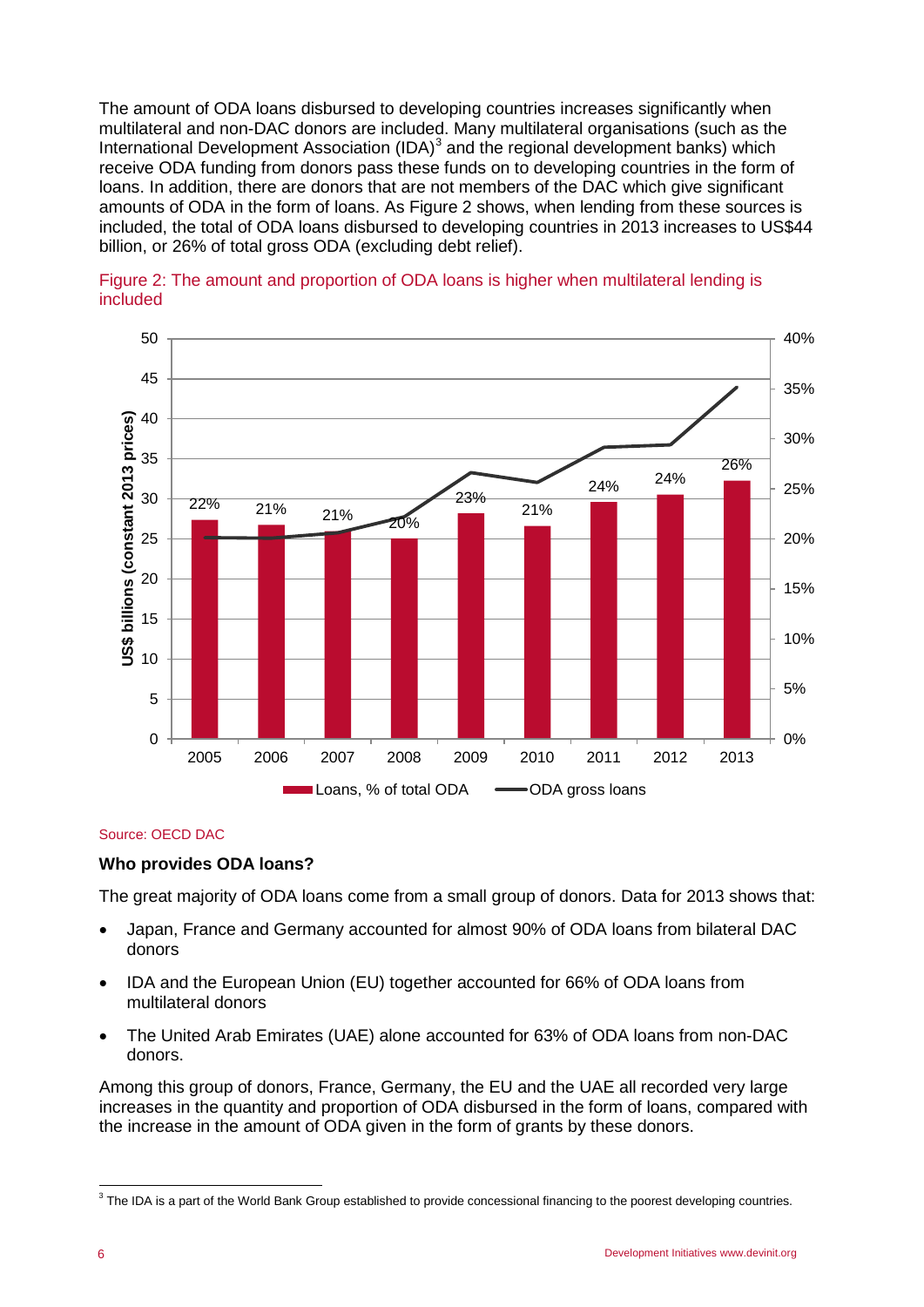### Table 1: Growth in ODA loans, selected donors

|                             | <b>ODA loans</b><br>in 2005 | <b>ODA loans</b><br>in 2013 | <b>US\$ increase</b><br>in ODA loans | % change<br>(loans) | % change<br>(grants) |
|-----------------------------|-----------------------------|-----------------------------|--------------------------------------|---------------------|----------------------|
| <b>France</b>               | 977                         | 3,025                       | 2,049                                | 210%                | $-5%$                |
| Germany                     | 841                         | 2,961                       | 2,120                                | 252%                | 55%                  |
| Japan                       | 6,884                       | 9,721                       | 2,837                                | 41%                 | 64%                  |
| <b>European Union</b>       | 579                         | 5,182                       | 4.603                                | 795%                | 18%                  |
| <b>IDA</b>                  | 8,570                       | 9,913                       | 1,343                                | 16%                 | 64%                  |
| <b>United Arab Emirates</b> | 127                         | 2,131                       | 2,004                                | 1,581%              | 526%                 |

Source: OECD DAC. Monetary figures are in US\$ million, constant 2013 prices.

As Table 1 shows:

- The increase in ODA loans from France, Germany, the EU and the UAE considerably exceeded the increase in grants.
- ODA grants from France actually fell in real terms over a period when ODA loans given more than trebled.
- Lending from Japan grew substantially over the period, but grants increased at a faster pace.
- Grants from IDA grew at a faster rate than loans. This can largely be attributed to IDA only beginning to report substantial amounts of ODA grants relatively recently.

## <span id="page-6-0"></span>**Which countries are receiving ODA loans?**

ODA loans have increased across all developing country income groups, with gross lending to least developed and low income countries up by 75% over the period and increases of 62% and 85% for lower and upper middle income countries respectively.

#### Figure 3: Growth in ODA loans, by recipient 'group'



Source: OECD DAC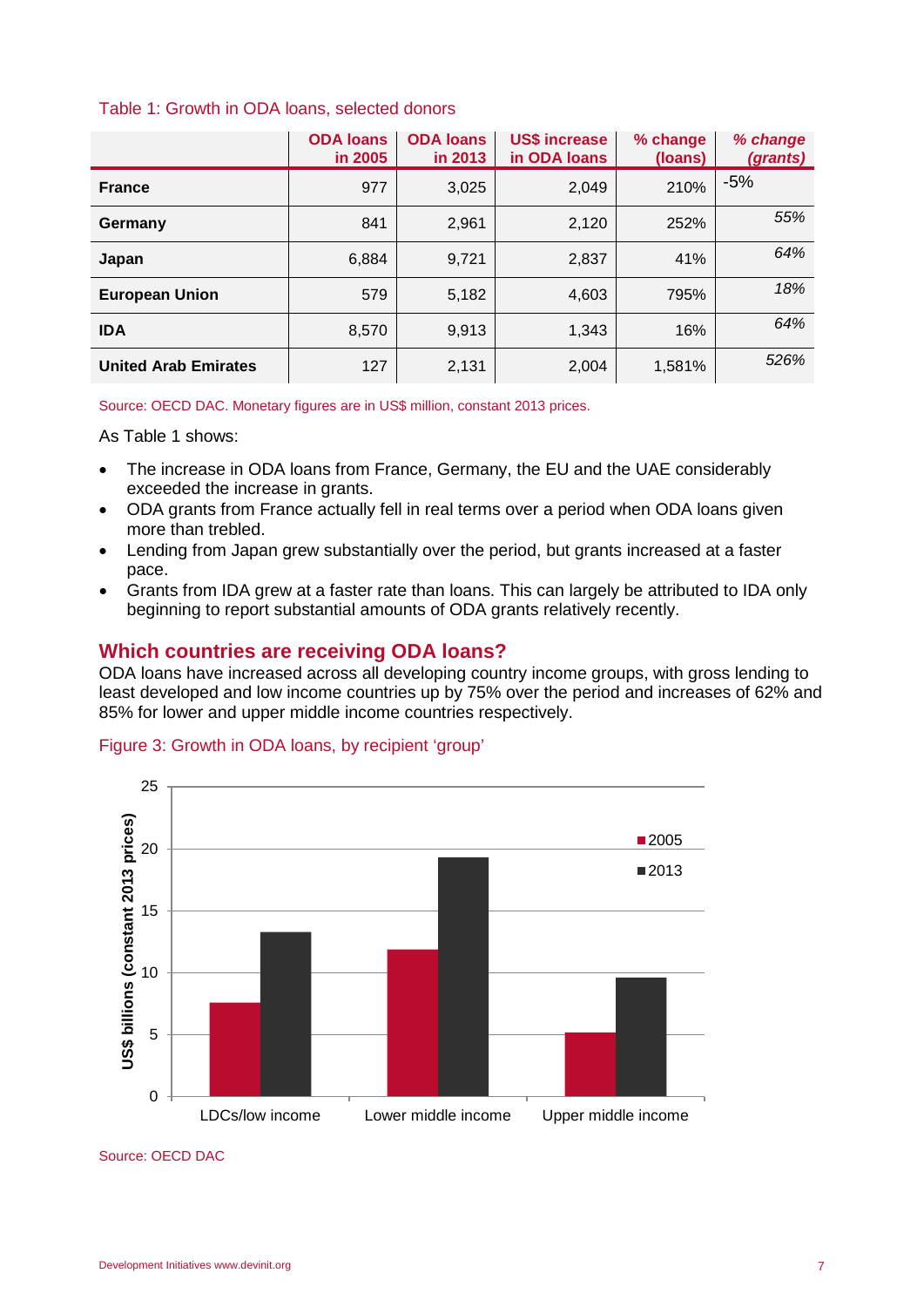This aggregation of data does however mask the varying situations of individual countries. An investigation of individual country statistics reveals that half the countries that receive ODA saw loans grow faster than grants over the period. Furthermore, the data shows that the countries receiving the largest amounts of ODA were more likely to see a relatively rapid growth in ODA loans. To illustrate this point, eight of the 10 largest recipients of gross ODA (excluding debt relief) in 2013 saw ODA loans rise faster than grants between 2005 and 2013. Conversely, seven of the 10 countries that received the least ODA in 2013 saw grants rise faster than loans over the period.

The 10 largest recipients of ODA loans each received more than US\$1 billion of gross loan disbursements in 2013. Five of these recipients were low income countries, four were lower middle income and one was upper middle income. All of these countries saw large increases in loan disbursements between 2005 and 2013 and saw ODA loans rising at a faster rate than grants, in most cases by a very wide margin.

| <b>Recipient</b>  | <b>Income</b><br>group | <b>ODA</b><br>loans in<br>2005 | <b>ODA</b><br>loans in<br>2013 | \$ increase in<br><b>ODA loans</b> | % change<br>(loans) | % change<br>(grants) |
|-------------------|------------------------|--------------------------------|--------------------------------|------------------------------------|---------------------|----------------------|
| <b>Viet Nam</b>   | Lower middle           | 1,428                          | 3,739                          | 2,311                              | 162%                | 2%                   |
| India             | Lower middle           | 2.254                          | 3,214                          | 960                                | 43%                 | $-17%$               |
| Egypt             | Lower middle           | 436                            | 3,091                          | 2,655                              | 610%                | 157%                 |
| <b>Myanmar</b>    | Low income             | 9                              | 2,990                          | 2,981                              | 33,154%             | 381%                 |
| <b>Turkey</b>     | Upper middle           | 303                            | 2,846                          | 2,543                              | 838%                | 19%                  |
| <b>Bangladesh</b> | Low income             | 1,109                          | 1,882                          | 773                                | 70%                 | 59%                  |
| <b>Morocco</b>    | Lower middle           | 412                            | 1,656                          | 1,245                              | 302%                | 0%                   |
| Kenya             | Low income             | 241                            | 1,495                          | 1,255                              | 521%                | 160%                 |
| <b>Ethiopia</b>   | Low income             | 474                            | 1,255                          | 781                                | 165%                | 47%                  |
| Tanzania          | Low income             | 512                            | 1,204                          | 691                                | 135%                | 63%                  |

#### Table 2: Growth in ODA loans (10 largest recipients in 2013)

#### Source: OECD DAC. Monetary figures are in US\$ million, constant 2013 prices.

Most of the recipients in Table 2 receive ODA loans from a variety of lenders and the amounts involved have been on a broadly increasing trend over the period. However, four of these countries have seen an increase of more than 500% in ODA loans in this period:

- The very large increase in loans to Myanmar is mainly due to US\$2 billion of loan disbursements from Japan as part of a wider debt relief and restructuring deal between the two countries in 2013. This was supplemented in that year by almost US\$1 billion in loans from IDA and the Asian Development Bank.
- The increase in Turkey's ODA loans is due to lending from the European Investment Bank, which the EU has included in its ODA totals since 2011.
- Egypt received US\$2 billion in loans from the UAE in 2013. In that year Turkey, itself an ODA recipient, reported disbursing US\$500 million in ODA loans to Egypt.
- Kenya's rise in ODA loans was spread across a number of donors, with loan disbursements from Japan rising by US\$208 million (a 13-fold increase). Loan disbursements from France rose by US\$160 million (an 11-fold increase), while loans from IDA and the African Development Fund were up by US\$450 million (a 12-fold increase) and US\$226 million (a nine-fold increase) respectively. Most of this lending went to a variety of energy and transport infrastructure projects, with particularly large loans in 2013 being used to finance renewable energy projects and the improvement of port facilities at Mombasa.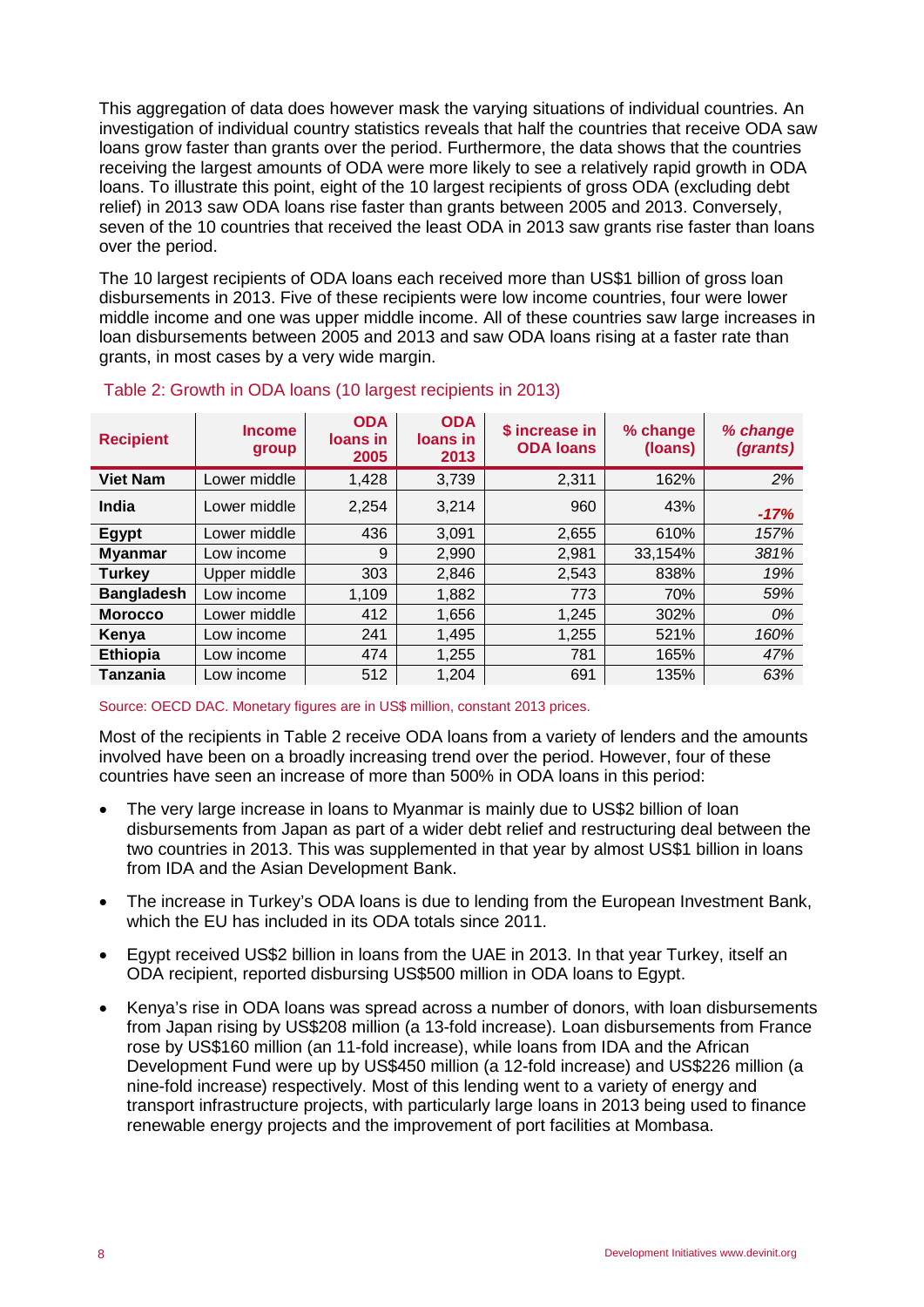# <span id="page-8-0"></span>**Debt sustainability and the allocation of ODA loans**

## <span id="page-8-1"></span>**Levels of indebtedness in developing countries**

A key concern surrounding any changes to the amount and the terms of loans to developing countries has to be the existing state of indebtedness in those countries and the sustainability of their debt obligations.

As can be seen from Figure 4, the total debt stock of developing countries has grown considerably since 2005. This rise has been concentrated in middle income countries, with aggregate debt stocks more than doubling in the period in both lower and upper middle income countries.

The debt stock of low income countries increased at a slower rate, reaching levels 25% higher in 2013 compared with 2005.



#### Figure 4: Aggregate debt stock of developing countries, by income group

#### Source: World Bank WDI

However, on average, economic growth in developing countries has outstripped the increase in debt. This means that total debt as a percentage of national income has fallen across all income groups.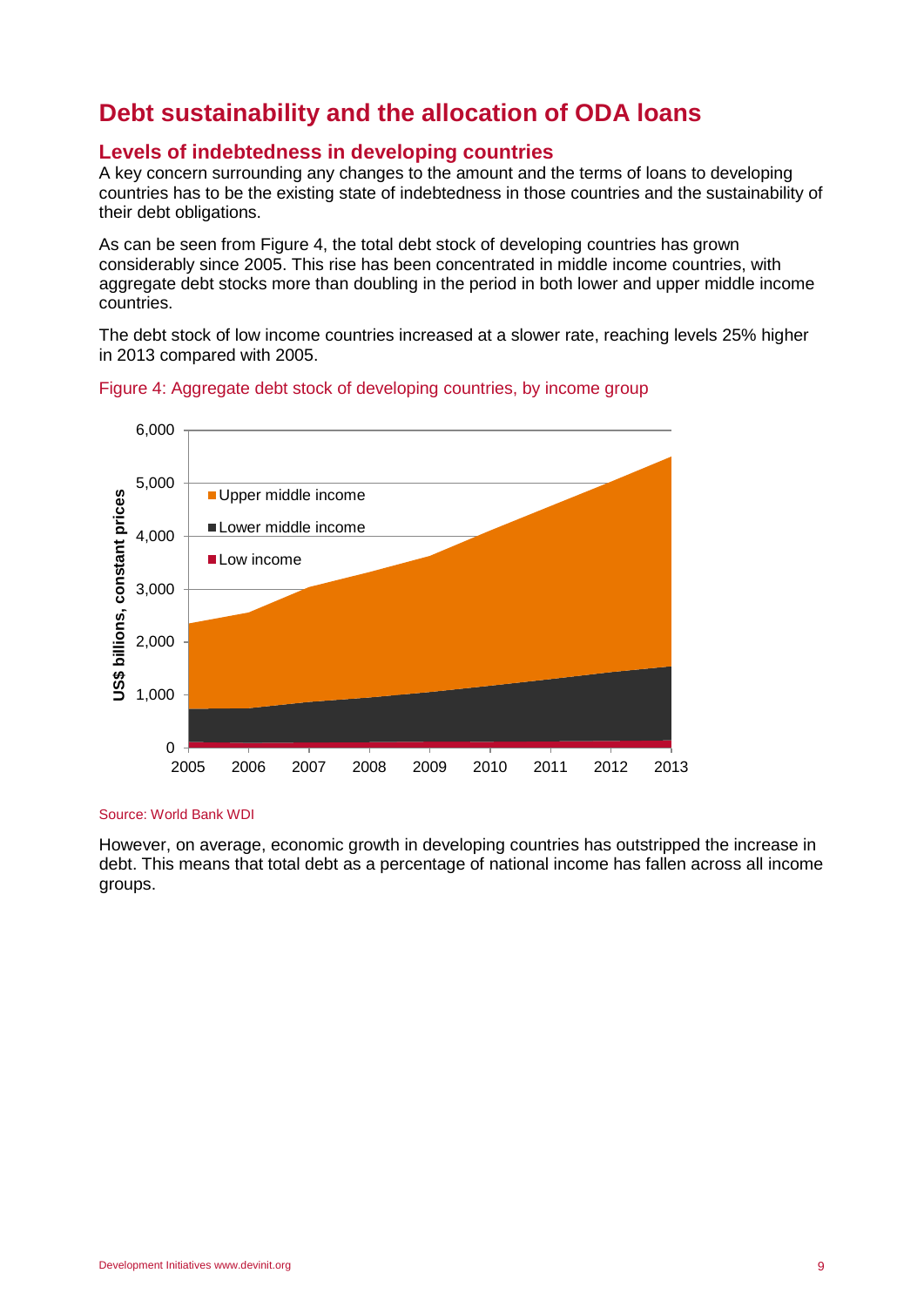

Figure 5: Debt stock of developing countries as a percentage of GNI, by income group

#### Source: World Bank WDI

Therefore, although absolute levels of debt have grown, the economies of developing nations have grown even faster and the levels of indebtedness appear, on this measure at least, to have become more sustainable in recent years.

It would be wrong though to be complacent about this trend. Developing countries are increasingly obtaining credit from a wider range of sources and some have argued that a new lending boom to developing countries is imminent. For example, a recent report by the Jubilee Debt Campaign predicted an increase in the proportion of government revenue spent on debt payments in many low income countries over the coming years, if current trends in lending are continued.<sup>[4](#page-9-0)</sup>

Specifically, the report predicted that spending on debt service would rise significantly as a proportion of government revenue

- in 11 low income countries, if IMF and World Bank predictions of continuous high economic growth over the next decade are met
- in 25 low income countries, if IMF and World Bank estimates of one economic shock over the next decade are met
- in 29 low income countries, if economic growth is lower than current IMF and World Bank estimates suggest.

This prediction was echoed in a briefing paper by Eurodad, which pointed out that, in addition to the concessional financing covered by the ODA statistics, developing countries have recently been borrowing from increasingly risky and more expensive sources.<sup>[5](#page-9-1)</sup>

<span id="page-9-0"></span> <sup>4</sup> 'Don't turn the clock back: Analysing the risks of the lending boom to impoverished countries': Jubilee Debt Campaign, October  $2014.$ 

<span id="page-9-1"></span><sup>5</sup> 'Why a United Nations sovereign debt restructuring framework is key to implementing the post-2015 sustainable development agenda': T. Stichelmans, Eurodad (European Network on Debt and Development), May 2015.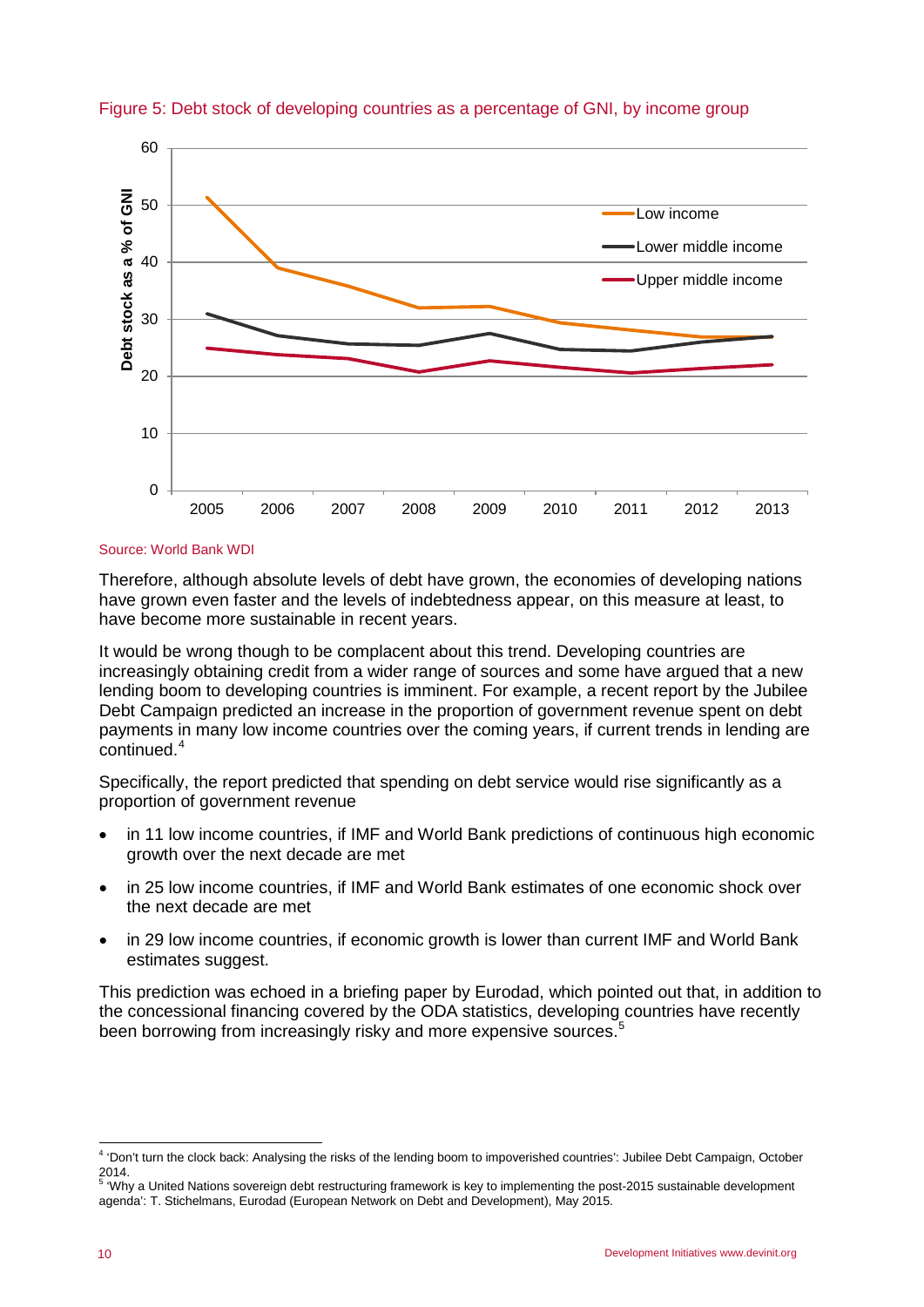# <span id="page-10-0"></span>**ODA loans, debt sustainability and responsible lending**

When donors give ODA in the form of loans, it is important that these loans do not serve to burden the recipient with an unsustainable level of debt. Loans should, in light of this consideration, only be used as an instrument of aid in cases where the recipient's existing debts are manageable and where more lending will not put the country at risk.

The IMF conducts regular analysis of the debt sustainability in individual developing countries. It states that these analyses are designed to assess the existing debt situation, identify vulnerabilities and risks either in the debt structure or the country's policy framework, and ensure all policy options are explored to make certain that the country can repay its loans if it is at risk of defaulting. [6](#page-10-1)

Based on the analysis, each country is then rated on its risk of debt distress – i.e. how high is the risk that it will be unable to pay back existing loans. There are four ratings: low risk of debt distress, moderate risk, high risk, and 'in debt distress'.

The International Monetary Fund (IMF) debt sustainability ratings are available for 70 countries. Table 3 shows the amount of ODA loans disbursed in 2013 to these countries, broken down by the four debt sustainability ratings.

| <b>Risk of debt</b><br>distress | <b>ODA loan</b><br>disbursements<br>(US\$ million) | <b>Number of</b><br>countries | <b>Average loans</b><br>per country<br>(US\$ million) |
|---------------------------------|----------------------------------------------------|-------------------------------|-------------------------------------------------------|
| Low                             | 16,139                                             | 22                            | 734                                                   |
| <b>Moderate</b>                 | 4,114                                              | 32                            | 129                                                   |
| High                            | 283                                                | 13                            | 22                                                    |
| In debt distress                | 178                                                | 3                             | 59                                                    |

#### Table 3: ODA loan disbursements in 2013, by IMF debt distress rating

#### Source: IMF, OECD

It appears from the IMF's debt sustainability analysis that the great majority of ODA loans are disbursed to countries which are at low or moderate risk of debt distress. A total of US\$461 million of ODA loans in 2013 went to countries at high risk of, or in, debt distress – approximately 1% of total ODA loans.

One key input to the IMF's debt sustainability analysis is the World Bank's Country Policy and Institutional Assessment (CPIA) debt score. This provides an assessment of whether a country's debt management strategy is helping it to predict, manage and avoid budgetary risks – and whether it assists the debt to be managed sustainably in the long term. This indicator scores each country on a scale of 1 to 5, with 5 representing countries with the 'strongest' debt policy framework. By plotting the amount of loans disbursed against the CPIA debt score for 80 developing countries, a correlation can be seen between the perceived strength of a country's debt policy framework and the amount of ODA loans that country receives.

<span id="page-10-1"></span><sup>&</sup>lt;sup>6</sup> See IMF factsheet 'Debt Sustainability Analysis': [www.imf.org/external/pubs/ft/dsa/](http://www.imf.org/external/pubs/ft/dsa/)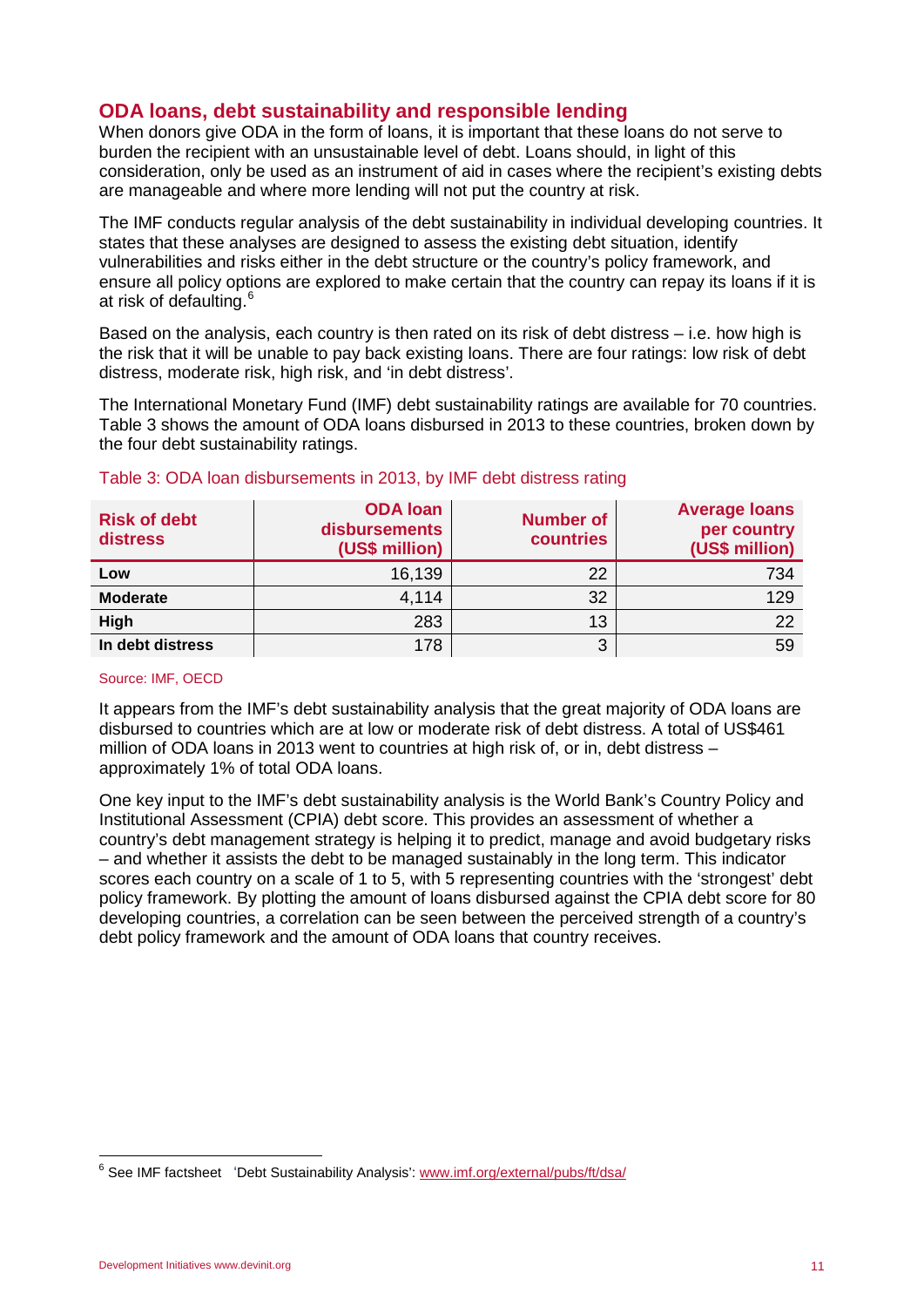

### Figure 6: Correlation between CPIA debt score and amount of ODA loans in 2013

#### Source: World Bank, OECD

*The better a country is perceived to manage its debt, the more ODA loans it receives (with some exceptions).*

The overall impression from the data is that, with some exceptions, donors do appear to take issues of debt sustainability into account when determining which countries should receive ODA in the form of loans. Essentially, those countries with the smallest debt sustainability problems and the strongest debt policy framework currently get the largest amount of loans. It is therefore vitally important that donors pay close attention to debt sustainability when making lending decisions in future.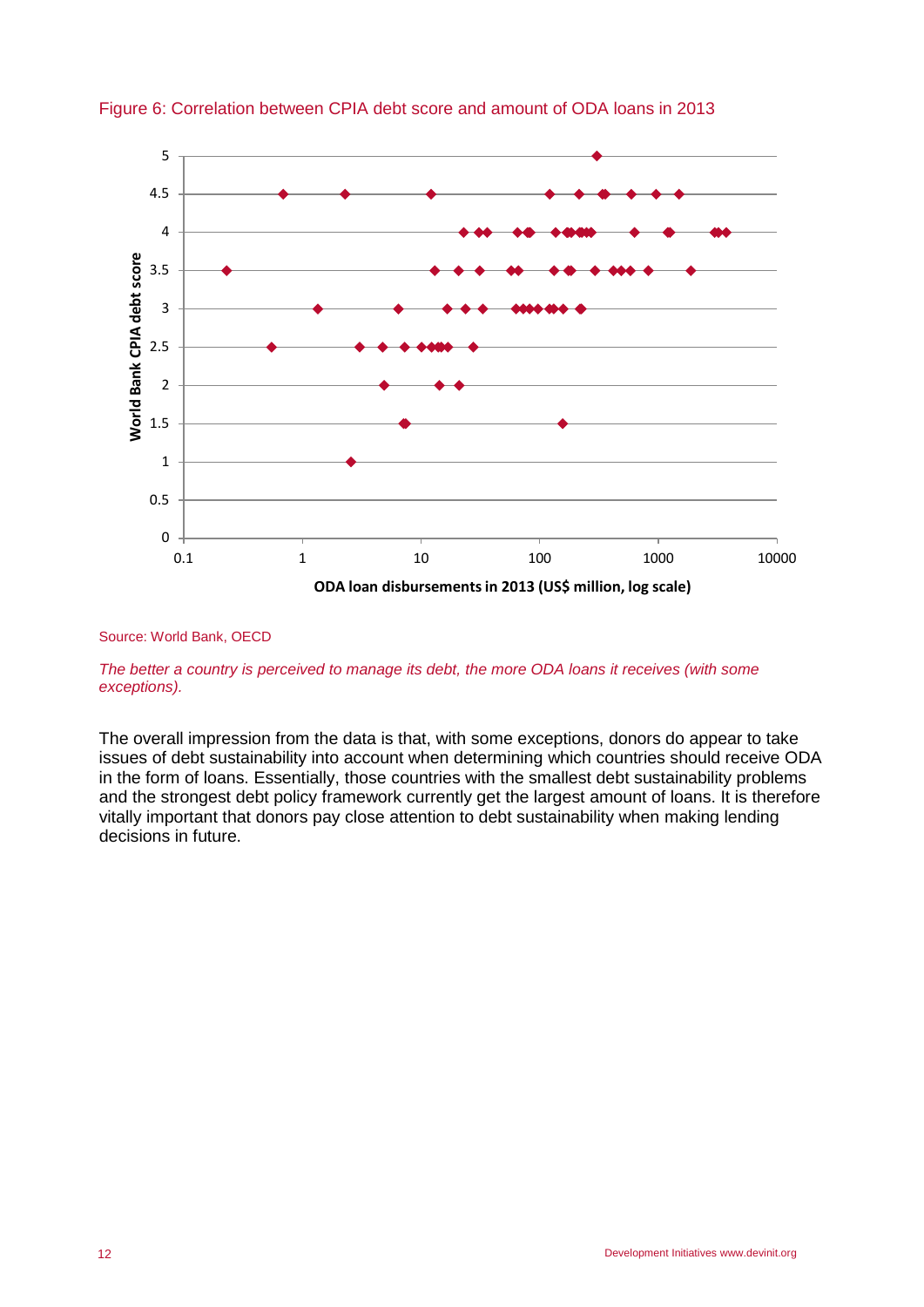# <span id="page-12-0"></span>**The new rules on ODA loans**

# <span id="page-12-1"></span>**How the rules on ODA loans are changing**

On 16 December 2014, the OECD DAC published its proposals for changes to the measurement of ODA.<sup>[7](#page-12-2)</sup> These rules have been mostly agreed, but not yet fully implemented. (Some areas awaiting agreement are considered later in this report).

## **Timeline: The OECD DAC's ODA loans rule changes**

| Proposal for new rules accepted by DAC High Level Meeting                                      | December 2014     |
|------------------------------------------------------------------------------------------------|-------------------|
| <b>Changes to reporting directives finalised</b>                                               | December 2015     |
| ODA data for 2015 reported using both existing and new method of<br>valuing loans              | <b>April 2016</b> |
| Data continues to be reported in parallel using both existing and new<br>rules                 | 2016-2018         |
| ODA data for 2018 reported under new rules only, reporting under<br>current rules discontinued | April 2019        |

The most significant change agreed by the DAC in December was in the way concessional loans are valued for ODA. The current method has been criticised as overstating the benefit of ODA loans to developing countries. Two of the main criticisms have been:

- 1. Under the existing system, any loans with a grant element<sup>[8](#page-12-3)</sup> of more than 25% are included in the ODA figures in their entirety. This means that loans with low concessionality (just over 25%) are valued the same as highly concessional loans.
- 2. The reference rate used in the calculation of the grant element has, for years, been set at an artificially high 10%.<sup>[9](#page-12-4)</sup> The effect of this has been to inflate the grant element of ODA loans to the extent that even loans at commercial interest rates could be counted as ODA.

The DAC has responded to each of these points by agreeing the following changes to the ways concessional loans are valued in ODA statistics.

- **In future, only the grant element percentage of the loan, and not the full face value, will be counted as ODA.** This means that, for the first time, loans with a very high grant element will count for more ODA than loans with a relatively low grant element, meaning that donors are effectively rewarded for being 'generous'.
- **The flat 10% reference rate (used to calculate how concessional a loan is) will be replaced with a range of rates, based on the IMF's reference rate plus a 'risk premium' that depends on the status of the borrower.** The 'risk premium' has been set at 1% for

<span id="page-12-2"></span> $7$  See OECD DAC (2014) 'High Level Meeting – Final Communiqué': [www.oecd.org/dac/OECD%20DAC%20HLM%20Communique.pdf](http://www.oecd.org/dac/OECD%20DAC%20HLM%20Communique.pdf)

<span id="page-12-3"></span> $8$  The grant element is the standard way of measuring how concessional a loan is. It can be viewed as the difference between the cost, in today's prices, of the future repayments a borrower will have to make on the loan in question and the repayments the borrower would have had to make on a non-concessional loan. This is therefore the amount of money that is considered to have been 'given away' by the donor, hence grant element. The grant element is normally shown as a percentage of the value of the loan.

<span id="page-12-4"></span> $9$  The reference rate is a benchmark interest rate used in the calculation of the grant element – the higher the reference, the higher the grant element. For an accurate measure of concessionality, the reference rate should have some relationship to the market rate faced by the lender. Former chair of the DAC Richard Manning provided a succinct critique of the 10% reference rate in a letter to the *Financial Times* in April 2013. The letter is behind a paywall but can be accessed via Owen Barder's blog of 11 April 2013 'Are OECD countries getting away with murder on aid figures?'[: www.cgdev.org/blog/are-oecd-countries-getting-away-murder-aid-figures](http://www.cgdev.org/blog/are-oecd-countries-getting-away-murder-aid-figures)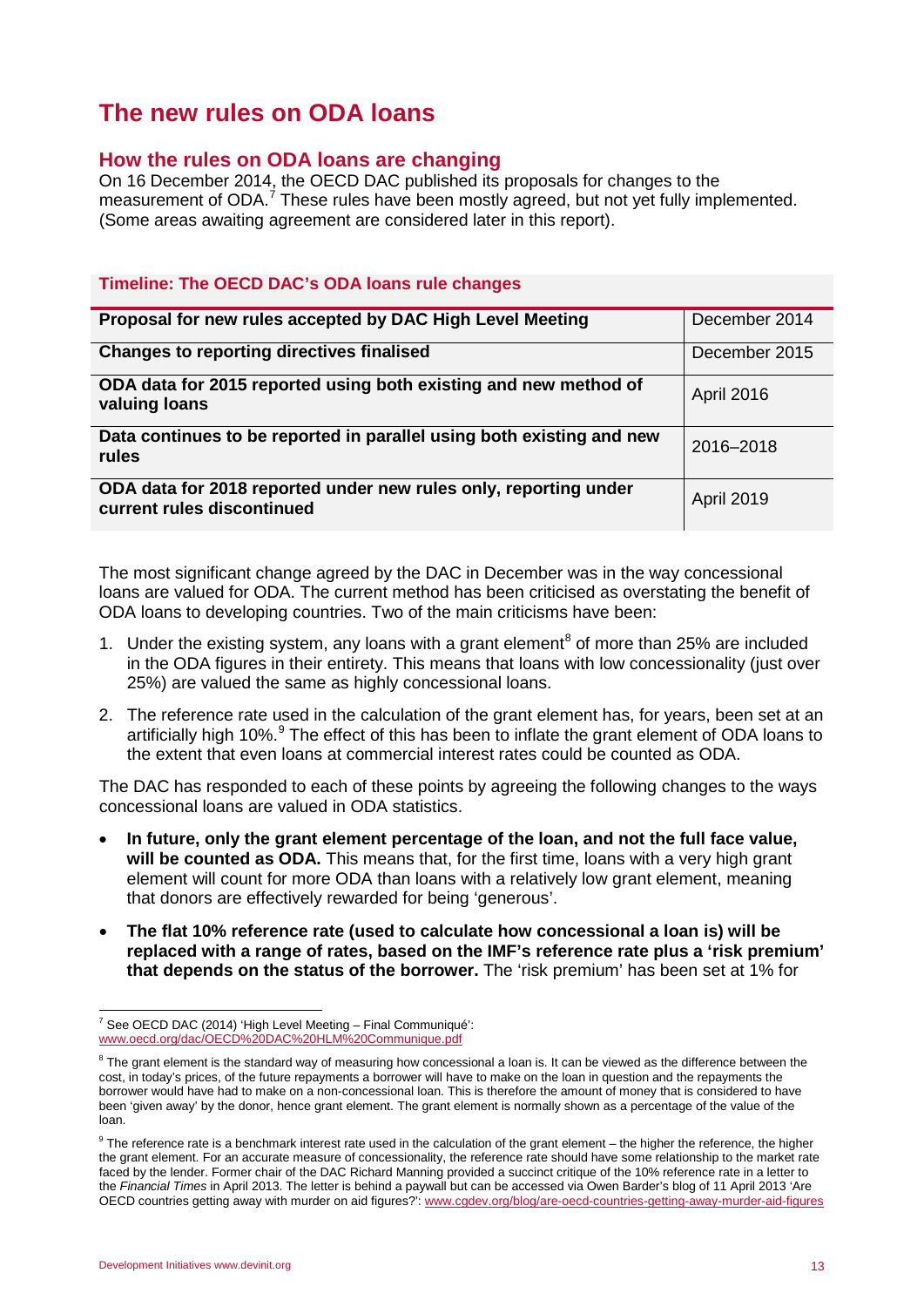upper-middle income countries (UMICs), 2% for lower-middle income countries (LMICs) and 4% for least developed countries/low income countries (LDCs/LICs). Since the IMF reference rate is currently 5%, this gives an effective reference rate of 6% for loans to UMICs, 7% to LMICs and 9% to LDCs/LICs. The adoption of a higher reference rate for LDCs and LICs (compared with the reference rates used for MICs) means that the grant element of a loan advanced to an LDC/LIC will always be higher than the grant element of the same loan if it were advanced to an LMIC or UMIC recipient.

• **The current 25% grant element threshold will be replaced by a range of threshold values, also based on the income status of the borrower.** In the case of LDCs/LICs, only loans with a grant element of more than 45% should be counted as ODA. For LMICs and UMICs, the threshold levels will be 15% and 10% respectively.

These changes are designed to result in a more realistic comparison of grants and loans in ODA statistics and will incentivise donors to give loans at higher levels of concessionality to the poorest developing countries.

In addition to the above measures, which apply to donor practice, a critical change is also being made in the way that loan repayments are treated in the accounting stage. At present, the capital repayments made by recipients in respect of existing ODA loans are subtracted from the headline net ODA statistics.

Under the new rules, the headline ODA figures will not be adjusted for repayments. This means that, although the amount of each loan counted in the ODA figures will be lower under the new rules (as only the grant element percentage is counted as ODA), donors will no longer subtract loan repayments from their headline ODA figures. This is a sensible change for loans disbursed under the new rules, as only the grant element of these loans will have been reported as ODA, rather than their full face value. However the netting-off of repayments will also cease for loans disbursed under the old rules. These loans will have had their full face value reported in the ODA figures and recent loans will have had little or no repayments subtracted from them.

Following the 2014 High Level Meeting at which the rule changes were agreed, the DAC released a briefing stating that the 'revised system'

- has marginal impact on overall ODA volumes
- does not include private sector investment
- conveys a fairer picture of provider effort (ensur*ing* comparability of resulting statistics across providers)
- is adapted to today's complex development cooperation landscape (establishes a level playing field among the various instruments that make up the development finance toolbox)
- helps to ensure lending practices that are aligned with developing countries' needs, capacities and constraints in terms of volumes, concessionality levels and debt sustainability
- strengthens the credibility and integrity of DAC statistics and transparency of development cooperation.[10](#page-13-1)

## <span id="page-13-0"></span>**What will the new rules mean for ODA levels?**

To examine the effect of the new rules and understand the likely implications, we applied them to 2013 ODA. We found that, if the new rules had been applied, the amount of ODA reported by DAC donors would have been 4–5% higher than under the old rules. In this respect, the DAC is correct to state that the new rules have a 'marginal effect' on overall ODA volumes.

<span id="page-13-1"></span> <sup>10</sup> OECD DAC 2014, 'Modernising Official Development Assistance (ODA): Concessional loans before and after the HLM ', [www.oecd.org/dac/stats/documentupload/ODA%20Before%20and%20After.pdf](http://www.oecd.org/dac/stats/documentupload/ODA%20Before%20and%20After.pdf)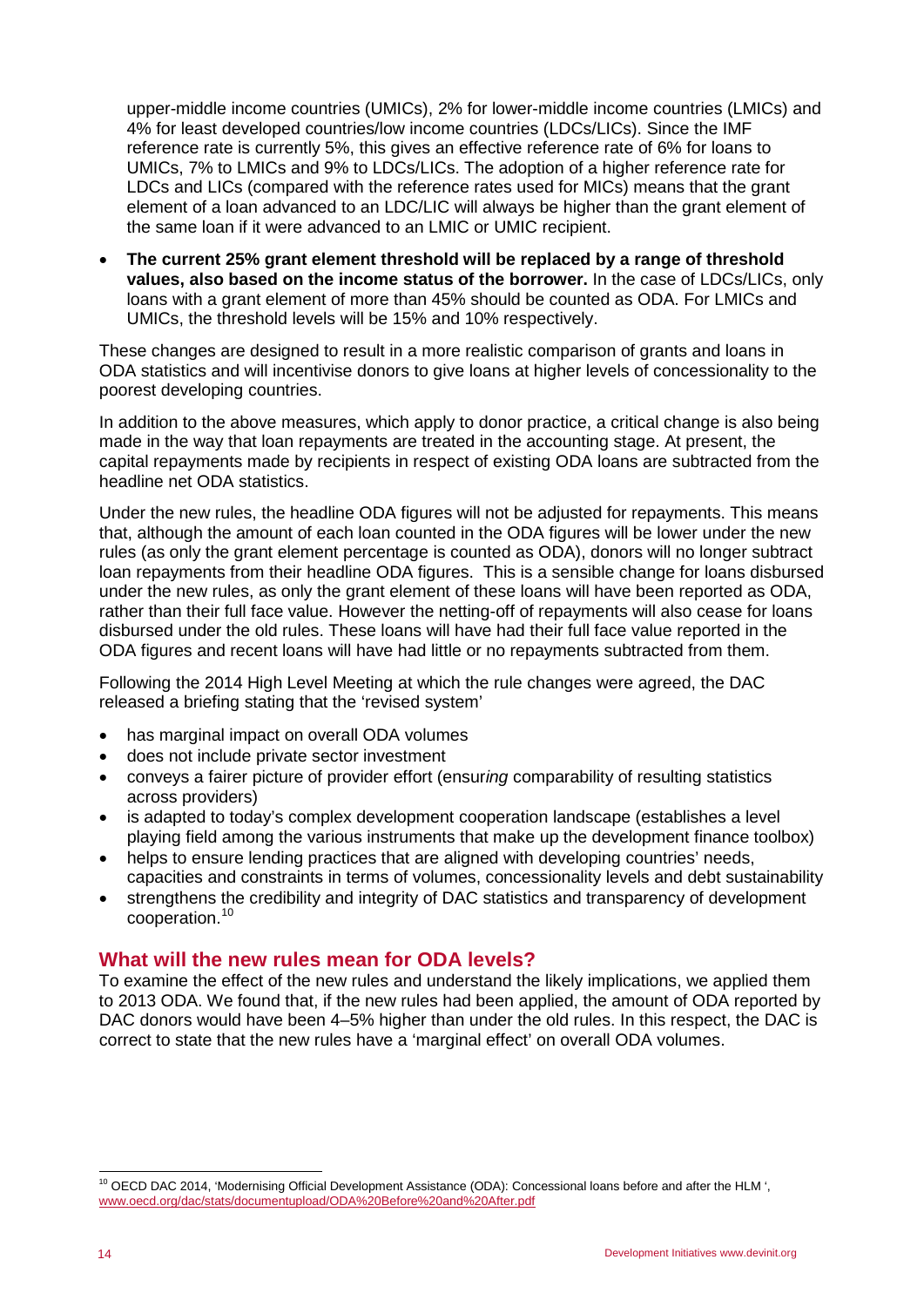However, as can be seen from Table 4, some donors do in fact see a significant change to their individual ODA volumes. In particular, Japan sees an increase of over 50% in its reported ODA. This is due to two main factors:

- Japanese ODA loans are, on average, among the most highly concessional of any DAC donor, with an average grant element of over 70%
- Because loans have formed a large part of Japan's ODA for many years, Japan receives more in repayments on past loans than any other DAC donor.

At present these repayments are subtracted from Japan's headline ODA figures, but this will not be the case under the new rules.

The US also sees a significant rise in its reported ODA levels because, although it does not currently give any of its ODA in the form of loans, it is still receiving repayments on loans advanced in previous years. These repayments are currently subtracted from the US's headline ODA figure, but this would not be the case under the new rules.

Conversely, France and Germany would have reported substantially less ODA in 2013 if the new rules had been in force. This is because these countries provide ODA loans that are, on average, some of the least concessional among DAC donors, with an average grant element of around 40–45%.

Donors who have never given significant amounts of ODA in the form of loans will see little or no change to their reported ODA levels under the new rules.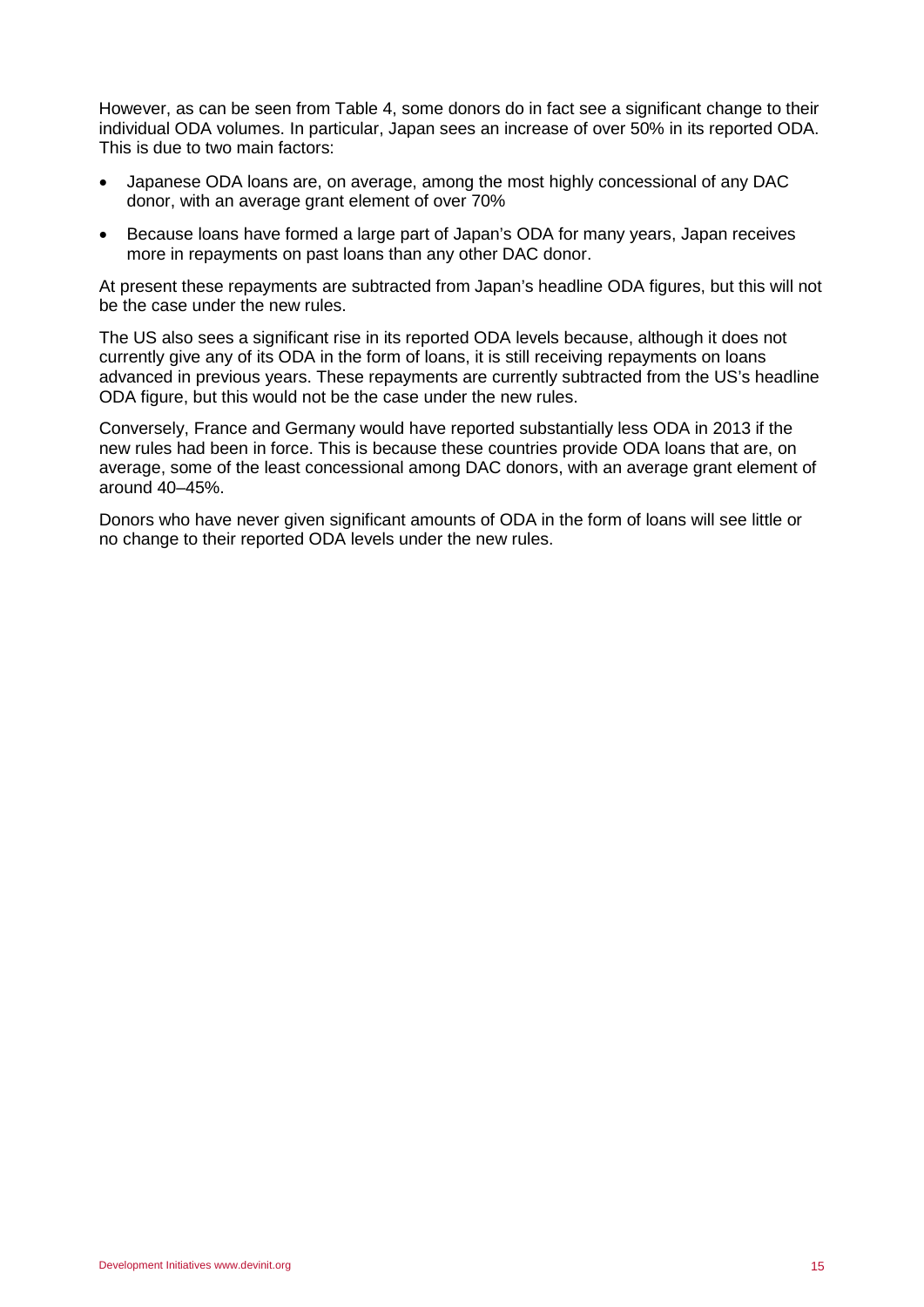|                             | <b>Net ODA (old</b><br>rules) | <b>ODA</b> (new<br>rules) | <b>Change</b><br>℅ | <b>Change US\$</b><br>million |
|-----------------------------|-------------------------------|---------------------------|--------------------|-------------------------------|
| <b>DAC Countries, Total</b> | 135,072                       | 141,247                   | 4.6%               | 6,175                         |
| <b>Australia</b>            | 4,846                         | 4,846                     | 0.0%               | 0                             |
| <b>Austria</b>              | 1,171                         | 1,174                     | 0.2%               | $\mathfrak{B}$                |
| <b>Belgium</b>              | 2,300                         | 2,347                     | 2.1%               | 48                            |
| Canada                      | 4,947                         | 4,989                     | 0.8%               | 42                            |
| <b>Czech Republic</b>       | 211                           | 211                       | 0.0%               | $\mathbf 0$                   |
| <b>Denmark</b>              | 2,927                         | 2,937                     | 0.3%               | 10                            |
| <b>Finland</b>              | 1,435                         | 1,435                     | 0.0%               | 0                             |
| <b>France</b>               | 11,339                        | 10,894                    | $-3.9%$            | $-445$                        |
| Germany                     | 14,228                        | 13,459                    | $-5.4%$            | $-770$                        |
| Greece                      | 239                           | 239                       | 0.0%               | 0                             |
| <b>Iceland</b>              | 35                            | 35                        | 0.0%               | 0                             |
| <b>Ireland</b>              | 846                           | 846                       | 0.0%               | $\mathbf 0$                   |
| <b>Italy</b>                | 3,430                         | 3,481                     | 1.5%               | $\overline{51}$               |
| Japan                       | 11,582                        | 18,102                    | 56.3%              | 6,520                         |
| <b>Republic of Korea</b>    | 1,755                         | 1,726                     | $-1.7%$            | $-30$                         |
| Luxembourg                  | 429                           | 429                       | 0.0%               | 0                             |
| <b>Netherlands</b>          | 5,435                         | 5,496                     | 1.1%               | 61                            |
| <b>New Zealand</b>          | 457                           | 457                       | 0.0%               | 0                             |
| <b>Norway</b>               | 5,581                         | 5,581                     | 0.0%               | 0                             |
| <b>Poland</b>               | 472                           | 458                       | $-3.0%$            | $-14$                         |
| Portugal                    | 488                           | 417                       | $-14.7%$           | -72                           |
| <b>Slovak Republic</b>      | 86                            | 86                        | 0.0%               | 0                             |
| Slovenia                    | 62                            | 62                        | 0.0%               | 0                             |
| <b>Spain</b>                | 2,375                         | 2,603                     | 9.6%               | 228                           |
| <b>Sweden</b>               | 5,827                         | 5,832                     | 0.1%               | 4                             |
| <b>Switzerland</b>          | 3,200                         | 3,203                     | 0.1%               | 3                             |
| <b>United Kingdom</b>       | 17,871                        | 17,871                    | 0.0%               | 0                             |
| <b>United States</b>        | 31,496                        | 32,032                    | 1.7%               | 536                           |
| <b>European Union</b>       | 15,959                        | 13,832                    | $-13.3%$           | $-2,128$                      |

# Table 4: Reported ODA in 2013 by donor: old rules vs new rules

Source: Development Initiatives, based on OECD data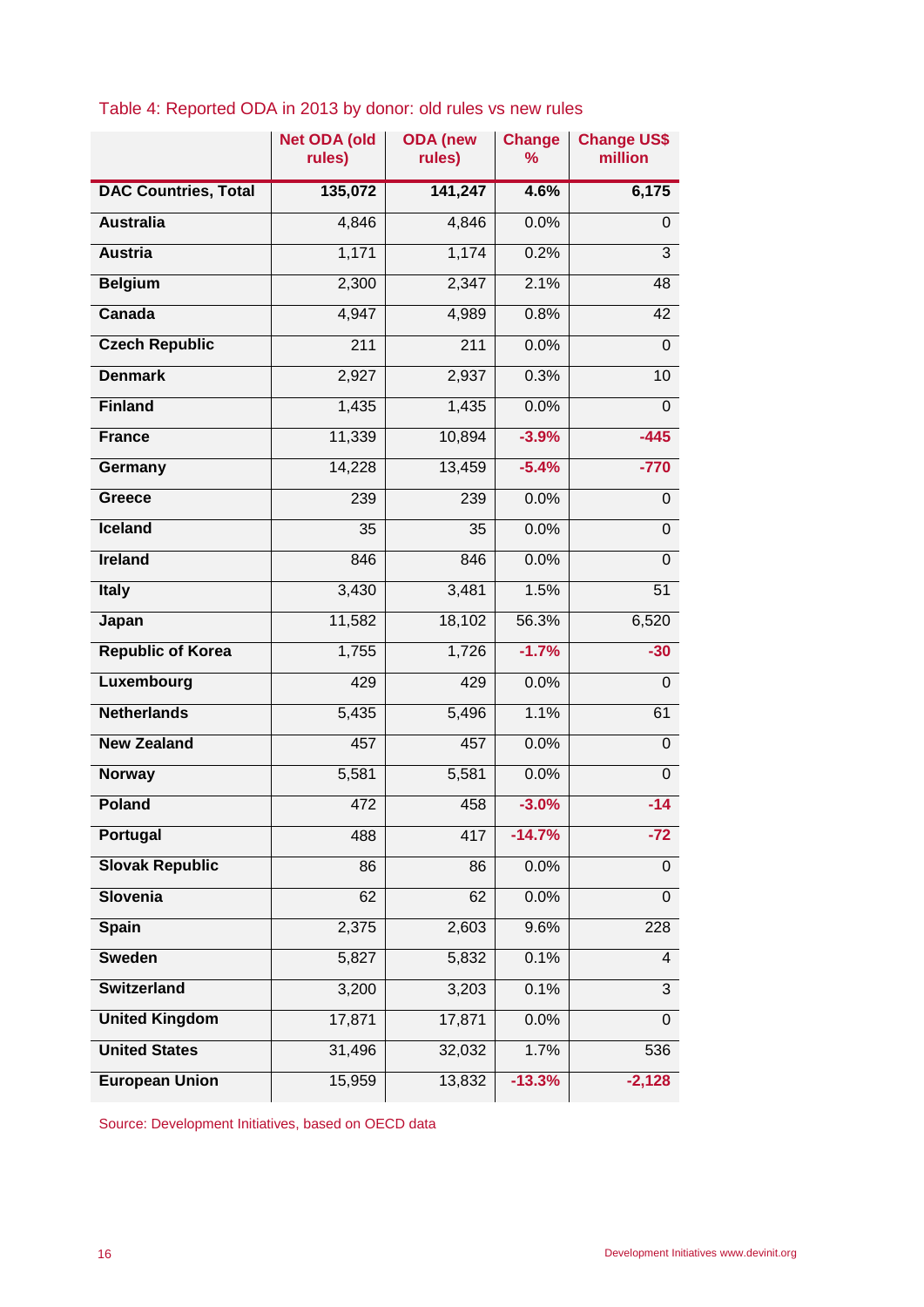# <span id="page-16-0"></span>**Considerations and implications**

# <span id="page-16-1"></span>**Could the changes incentivise more loans to LDCs ...**

As mentioned earlier, under the new rules for calculating the grant element of ODA loans, the reference rate used for LDCs/LICs will be 9%, for LMICs 7% and for UMICs 6%, and the adoption of a higher reference rate for LDCs and LICs (compared with the reference rates used for MICs) means that the grant element of a loan advanced to an LDC/LIC will always be higher than the grant element of the same loan if it were advanced to an LMIC or UMIC recipient.

Unpacking the impacts of this further allows us to see the possibility of perverse incentives for donors. For example, a 20-year loan with a five-year grace period and a 2% interest rate would have a 49% grant element if the recipient were an LDC or LIC, but only a 39% grant element if the recipient were a LMIC and 33% if the loan were advanced to a UMIC.

The practical result of this is that, for every US\$100 lent on these terms, the donor could count US\$49 in their ODA total when lending to a LDC or LIC but, if the recipient were an LMIC or UMIC, the donor would count only US\$39 or US\$33 respectively.

This potential perverse incentive for donors to give more loans to the poorest countries in order to maximise their reported levels of ODA could be a particular concern in the light of a possible increase in the existing targets for ODA to LDCs. $^{\rm 11}$  $^{\rm 11}$  $^{\rm 11}$ 

## <span id="page-16-2"></span>**... or will the new rules free up more grant financing for the poorest countries?**

On the other hand, the lower thresholds that can now be applied to loans to MICs will allow loans to MICs with less concessional terms to count as ODA, meaning that donors will be able to count a proportion of their less concessional (and therefore more profitable) loans to MICs as ODA.<sup>[12](#page-16-5)</sup> These amounts would be excluded altogether from ODA if the recipient was an LDC/LIC. In effect, this means that donors could also be incentivised to allocate more ODA as loans to MICs in order to reach overall ODA targets (such as 0.7% of GDP).

The fact that donors will be able to make a higher return on their lending to MICs could make more money available to fund highly concessional, including grant-based, ODA to low income countries.

There is currently a lack of evidence on the way reporting rules influence donors' ODA allocations. Monitoring donors' lending in the light of these new rules could therefore prove a valuable case study.

## <span id="page-16-3"></span>**The changes may make trends in loan-giving over time difficult to analyse**

The fact that capital repayments on outstanding loans (disbursed under the old rules) will no longer be subtracted from the donors' headline ODA figures is potentially problematic. It is reasonable for repayments not to be subtracted from the ODA figures for loans disbursed under the new rules, as these loans will only have had their grant element (not their full face value) included in the ODA figures. Subtracting the repayments in this case would only confuse the issue.

However, loans disbursed prior to the new rules coming into effect will have had their full face value counted in the headline ODA figure for the relevant year. Thus a 40-year US\$10 million loan with a 30% grant element disbursed by Donor A to Partner Country B in 2014 would only count for US\$3 million of ODA if it were accounted for under the new rules, but would count for

<span id="page-16-4"></span><sup>&</sup>lt;sup>11</sup> Setting increased targets for ODA to LDCs, building on the established 0.15-0.20% of GNI targets coming from the Istanbul Agenda for Action, was on the agenda for donors at the OECD DAC High Level Meeting in March 2014. With the support of some donors, the group of LDCs are promoting a target of '50% of ODA to LDCs' in their official position in negotiations for the UN Third Conference on Financing for Development, to be held in Addis Ababa in July 2015: [www.un.org/esa/ffd/wp-](http://www.un.org/esa/ffd/wp-content/uploads/2015/01/ep-comments-LDCs-Feb2015.pdf)

<span id="page-16-5"></span>[content/uploads/2015/01/ep-comments-LDCs-Feb2015.pdf](http://www.un.org/esa/ffd/wp-content/uploads/2015/01/ep-comments-LDCs-Feb2015.pdf)<br><sup>12</sup> Loans must have a grant element of at least 45% to count as ODA if the recipient is a LDC/LIC, but loans to LMICs and UMICs need only have a grant element of 15% or 10% respectively to qualify as ODA.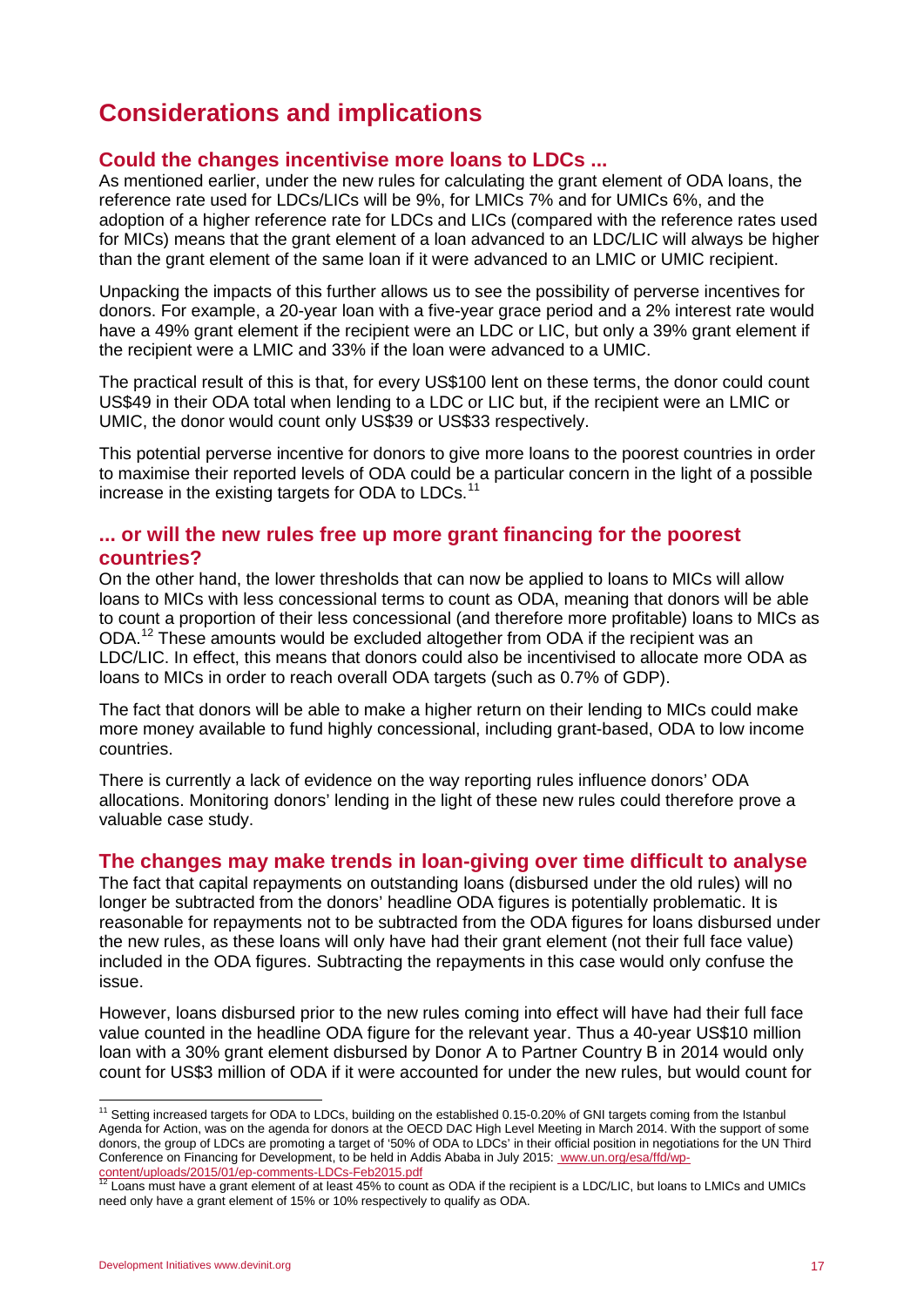US\$9 million of net ODA over the period 2014–18 because it was disbursed prior to the new rules coming into force.<sup>[13](#page-17-2)</sup> Not subtracting repayments on old loans from the headline ODA figure will distort the value of these loans in ODA statistics.

This means that loans advanced under the old rules which as of 2018 have an outstanding balance greater than their grant element will have been overvalued in the ODA statistics in relation to the new assessments – so value judgements or comparisons of ODA become more difficult to make. It also means that, in future, anyone analysing trends in ODA over time and comparing donors must be careful in making allowances for this change in the rules in their calculations, making analysis more complex.

## <span id="page-17-0"></span>**Interest repayments are still not included in any measure of ODA**

The OECD has indicated that it will publish a 'cash flow' measure of ODA even when the new rules are in place (perhaps as a memo item in the statistics). However, this will still only take capital repayments into consideration and leave out interest repayments. The omission of interest repayments from the headline net ODA figure is a weakness in the current system of accounting for loans, as it ignores the fact that approximately US\$5 billion in repayments flows from developing countries to donors every year. The new rules do not fully address this issue.

## <span id="page-17-1"></span>**Debt relief has still not been dealt with, but it needs to be**

In the existing rules, cancellation of debt qualifies as ODA and is therefore counted in a donor's total if such an action has a 'development motive'.[14](#page-17-3) The counting of debt relief as aid has proved contentious in the past, with two key issues cited by critics. First, that cancellation of debt when partner countries cannot repay is effectively an 'accounting decision' rather than a disbursement of aid, and may be misleading if included in ODA totals. (The partner country will have no extra 'cash to spend' on poverty eradication as a result of debt cancellation, even though it may appear from the total as if money has been transferred.<sup>15</sup>) Second, critics claim that many older loans which are written off may not have been used for development purposes in the first place (a well-known example is money lent by the UK to Sudan in the 1970s).  $^{16}$  $^{16}$  $^{16}$ Counting the cancellation of such debt in the total, the critics say, could risk legitimising spending that may not have been eligible as ODA, were the loan disbursed today.

No decision has yet been made on how debt relief will be handled in the new rules. One option is to apply the grant element of the original loan to the amount of loan balance forgiven in any debt relief deal. It is not clear, however, whether the data necessary to calculate the grant element is readily available on all old loans that may, at some point in the future, become the subject of debt relief. There is also an argument that, where loans have been advanced under the new rules, donors have already had the risks of lending priced into the amount of ODA credited to them when the loan was disbursed. This is because the higher reference rates applied to LDCs/LICs when calculating the grant element are explicitly designed to reward a donor (by allowing them to count a higher percentage of the loan as ODA) when lending to poorer and, so the reasoning goes, riskier recipient countries. In this case, there may be a case for discontinuing the practice of counting debt relief as ODA. In any case, the OECD should consider excluding accrued interest from the amount of debt relief counted as ODA, as this does not represent money that was ever transferred to the recipient.

<span id="page-17-3"></span><span id="page-17-2"></span><sup>&</sup>lt;sup>13</sup> For a fuller discussion of this example, see the Methodological note at the end of this report.<br><sup>14</sup> See OECD DAC, 'Converged Statistical Reporting Directives for the Creditor Reporting System (CRS) and the Annual DAC

<span id="page-17-4"></span>See, for example, Jonathan Glennie's coverage of Sudanese debt cancellation in his article 'Should we worry about redefining aid?' *The Guardian*, 6 January 2012. [www.theguardian.com/global-development/poverty-matters/2012/jan/06/aid-definitions-public-](http://www.theguardian.com/global-development/poverty-matters/2012/jan/06/aid-definitions-public-money)

<span id="page-17-5"></span>[money](http://www.theguardian.com/global-development/poverty-matters/2012/jan/06/aid-definitions-public-money) <sup>16</sup> Tim Jones, 'The Staggers' blog: 'How cancelling made-up debt could help the UK meet aid targets', *New Statesman*, 30 December 2011[. www.newstatesman.com/blogs/the-staggers/2011/12/aid-targets-debt-relief-sudan](http://www.newstatesman.com/blogs/the-staggers/2011/12/aid-targets-debt-relief-sudan)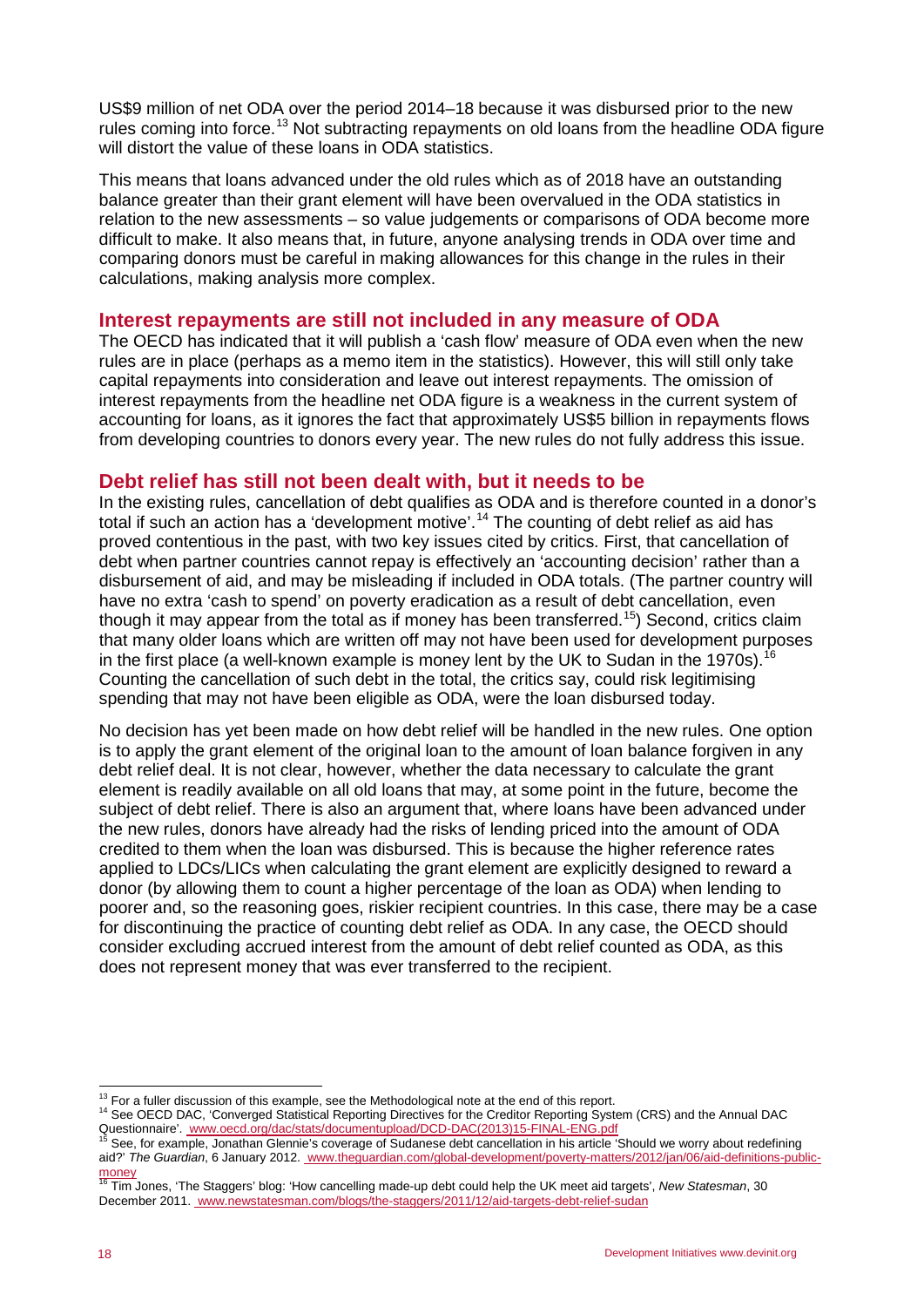# <span id="page-18-0"></span>**Conclusions**

Since the middle of the last decade, loans have become an increasingly important source of development finance and there are good reasons to believe that this trend will continue, with donors looking to leverage their ODA budgets further and also due to the fact that debt-to-GNI ratios among many developing countries are presently at relatively low levels compared with the beginning of the century.

As a consequence, half of all developing countries have seen loans grow faster than grants since 2005 and some – including Egypt, Kenya, Myanmar and Turkey – have seen an increase of over 500% in ODA loans over the period. Some donors – for example France – are rapidly scaling up their loan giving in relation to their grant giving. This is a trend that should be examined more closely in light of the high-level discussions on development finance and especially the continued financing needs of the LDCs and countries at risk of indebtedness. Grants are likely to be preferable to loans in the following cases:

- where the recipient is at risk of debt distress
- where the recipient is a low-income country
- where the aid is intended to fund social sectors.

These principles remain applicable in light of the DAC's rule changes.

There are also considerations for those interested in the measurement of ODA, both those involved in statistical accounting in donor or recipient countries, and those undertaking research or analysis. The new rules for calculating the ODA value of loans mean that donors who give softer loans will be credited with having given more ODA. This is certainly a fairer system than the existing situation, where loans at near-market rates count for the same amount of ODA as loans at very low, or even zero, rates of interest. For middle income countries at least, this calculation should give a more realistic assessment of the concessionality levels of ODA loans. However, the reference rate used for low income countries remains almost unchanged and could lead to criticism that the economic benefit of loans to these countries is being overstated in the ODA statistics. Furthermore, for some countries (especially Japan) the reported levels of ODA will be significantly higher than either under the old rules or if the new rules were applied consistently to pre-2015 loans. Close attention will need to be paid to the rule changes by anyone attempting to use DAC data to analyse ODA loans in future, especially when trying to assess trends over time.

Beyond these considerations, vigilance will be needed in two areas.

First, there are the potentially perverse incentives caused by the new rules, which may incentivise donors to give more aid in the form of loans in order to maximise their reported levels of ODA. In addition, the fact that the new rules allow donors to report a higher level of ODA for a loan to a low income country than if they gave the same loan to a middle income country could create an incentive for donors to give more loans to the poorest countries. For these reasons, it is more important than ever that donors pay close attention to levels of indebtedness, current and predicted debt service levels and other measures of debt sustainability when determining which countries should receive ODA in the form of loans rather than grants. It should be noted that there is limited documented evidence on the impact of reporting practices on donor behaviour more broadly, and this should be explored further.

Second, important elements of the new rules, especially in the area of debt relief, have yet to be agreed. In the past, the measurement of debt relief has significantly overstated the amount of ODA disbursed by donors (by including accrued interest in the amount of debt relief 'given'). We suggest that the reform of the measurement of ODA loans should be accompanied by similar reforms in the measurement of the value of debt relief in the ODA statistics.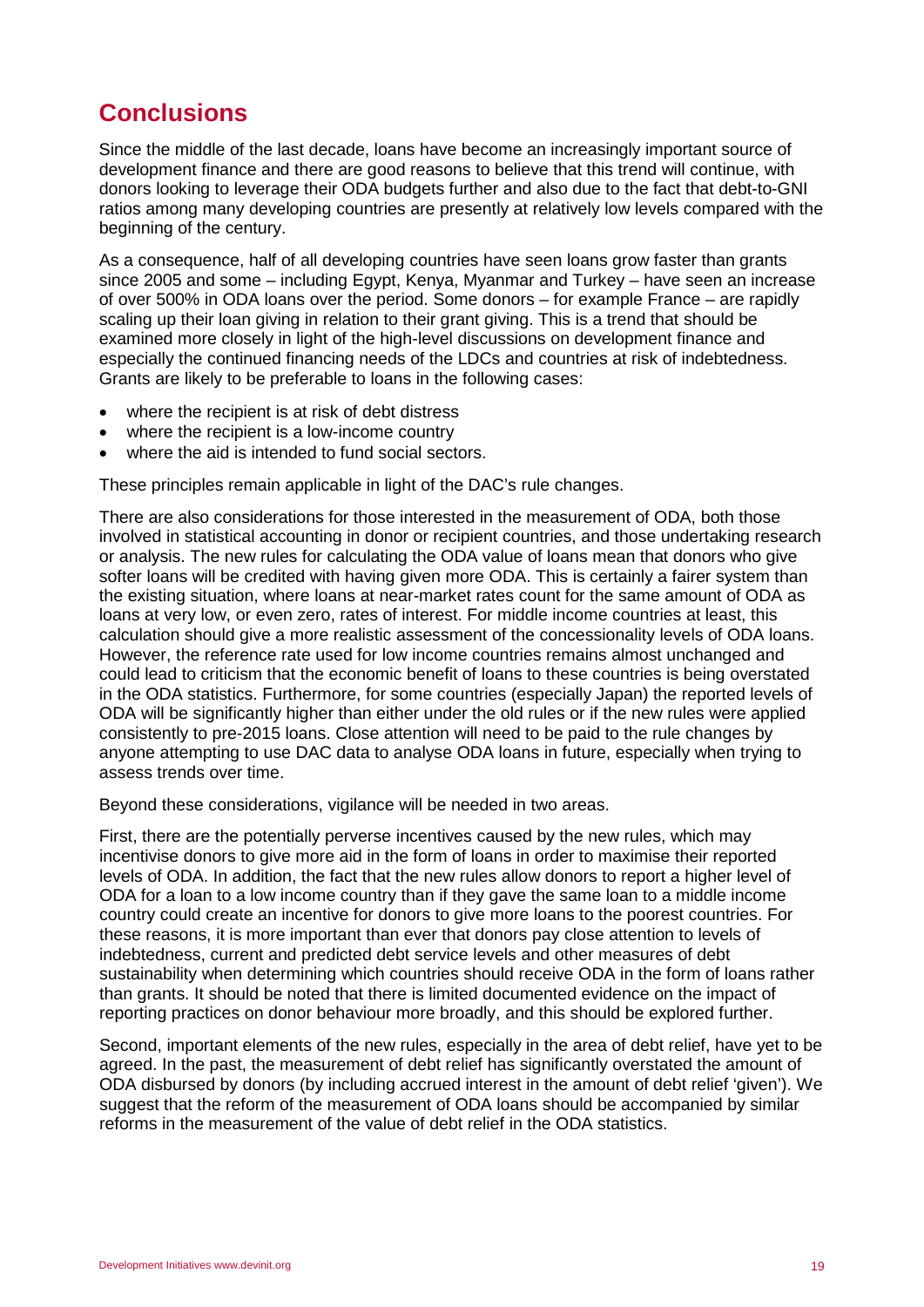# <span id="page-19-0"></span>**Methodological note**

For the purposes of estimating the effect of the new rules, we calculated the grant element of each new ODA loan commitment made by donors in 2013. The grant element was calculated first under the existing rules using a 10% reference rate, and then under the new rules using the appropriate reference rate and concessionality threshold depending on the income group of the recipient country.

The average grant element percentages for each donor calculated by this method were applied to gross loan amounts disbursed in 2013. As some of the loan disbursements made in 2013 relate to loans agreed in previous years, this assumes that the current concessionality level of ODA loans from each donor was broadly the same in 2013 as in previous years. Since there is insufficient data on old loans to calculate the concessionality level of every loan disbursed in 2013, this method gives us the best available estimate of the effect of the rule changes on loan disbursements.

Although repayments were not subtracted from the estimate of ODA under the new rules, offsetting entries for debt relief were subtracted. This is in order not to inflate the ODA figure by double-counting the principal value of forgiven debt included in previous years' ODA figures. This is in line with current OECD practice for the calculation of headline ODA figures, and it is assumed that this practice will continue however debt relief is accounted for in the ODA statistics in future.

The example on page 18 of an old outstanding loan distorting the ODA figures is calculated as follows:

*Consider a 40-year US\$10 million loan with a 30% grant element disbursed by Donor A to Partner Country B in 2014. This would have counted for US\$10 million in the ODA total that Donor A gave to Country B in 2014, but would count for minus US\$250,000 in each of the subsequent years (i.e. the net transfer of money in those years would be to Donor A, and this would be clear in the figures).[17](#page-19-1) By 2018, when the final changes to the new rules take effect, only US\$1 million of the loan would have been repaid and the net effect on the ODA level of the donor over the period 2014–18 would be a positive US\$9 million. In other words, anyone wanting the total figure of ODA for Donor A to Country B over that four-year period would find that Donor A had given Country B US\$9 million. The subtraction of loan repayments from Donor A's ODA total will then cease as the new rules come into full effect.*

*However, if the same loan were counted under the new rules, disbursed from today onwards, its level of grant element would mean that Donor A would only be credited with giving US\$3 million to Country B for the same loan.*

<span id="page-19-1"></span> $17$  This worked example assumes equal principal repayments, and no grace period.